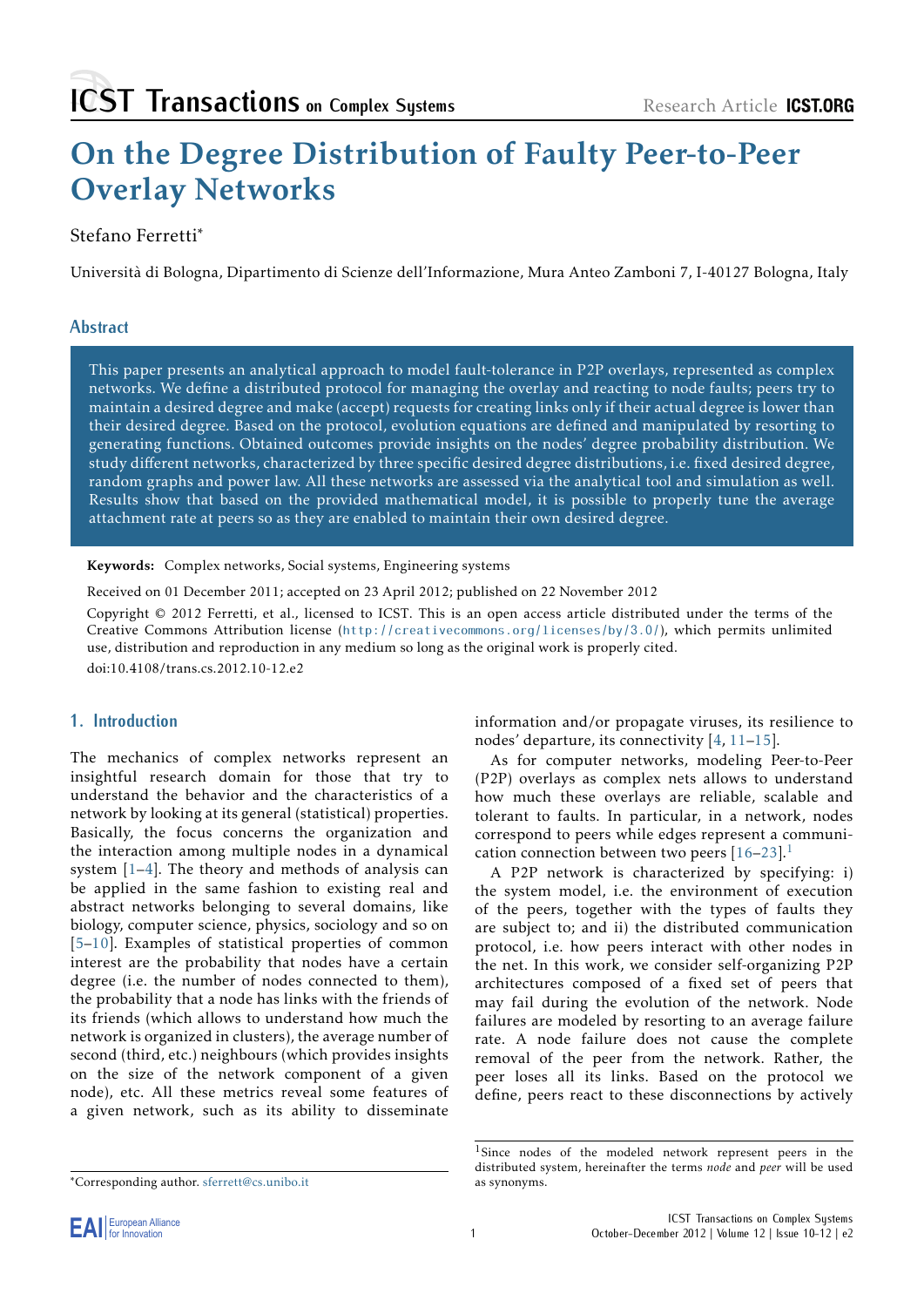creating novel links with their non-neighbours, trying to maintain a specific desired degree. The overlay is managed in a P2P fashion. Hence, it is assumed that a self-organizing mechanism is employed to govern the network dynamics, i.e. local decisions are taken by peers to manage disconnections, without the intervention of a central entity [[18\]](#page-18-5). The procedure related to the discovery of a non-neighbour and the creation of a novel edge is periodically executed, based on a random process controlled by a specific rate.

The novelty of this proposal is that it takes into consideration the dynamic behavior of peers. Classic works on complex networks concentrate usually on node removals, and do not include counter-mechanisms corresponding to a reconfiguration of the network [[4](#page-17-1), [6,](#page-17-3) [11,](#page-18-1) [12\]](#page-18-6). Indeed, a "passive" behavior models perfectly a viral propagation of diseases in human contact nets, denial of services in computer nets, and general sudden attacks in a network that does not evolve during the period of the attack (or rather, its evolution proceeds at a pace significantly slower than the attack). Conversely, this kind of approaches cannot model the typical interactions of self-organizing P2P architectures, with peers being programmed to dynamically react to possible node faults.

Based on the system model and the distributed protocol executed by peers, we provide an analytical model describing the evolution of the degree probability of nodes. This is accomplished by introducing an infinite set of differential equations. Then, these equations are turned into a single differential equation by exploiting generating functions. Its solution allows to calculate the nodes' degree probability.

We compare the mathematical model with results obtained from a simulative assessment that mimics the corresponding distributed protocol. We vary the desired topology of the network, i.e. the nodes' desired degree distribution. Specifically, we study: i) networks where all nodes have the same desired degree, ii) random graphs, iii) scale-free networks. Results show that the two different (theoretical and simulative) approaches provide similar outcomes, hence confirming the correctness of the proposal. Not only, they provide insights on the degree that peers succeed to maintain in presence of node faults. In fact, being the network continuously affected by node faults, and being nodes able to create novel links based on local (self-regulated) choices, it turns out that peers can maintain their own desired degree only when a high attachment rate is utilized (w.r.t. the failure rate).

Clearly enough, the requirement that peers can maintain an actual degree, which is near their desired degree, is mandatory to guarantee that the P2P network under consideration is structured following its desired topology, and thus that it has certain specific properties that characterize the network itself and the way its nodes may interact. With this in view, the final function provided by the proposed analytical tool can be exploited to identify a proper attachment rate peers should have, based on the experienced node failure rate, in order to maintain the desired degree topology. For instance, our results confirm that, with an appropriate choice of the attachment rate, scale-free topologies can be maintained by using the distributed protocol, despite random node faults [\[3,](#page-17-4) [4\]](#page-17-1). Moreover, once the degree distribution has been calculated, given the system settings, it is possible to estimate the average number of second (third, etc.) neighbours, the average size of the component a peer is connected to, and the network diameter.

The remainder of the paper is organized as follows. Section [2](#page-1-0) presents the distributed protocol peers execute. Section [3](#page-2-0) describes the analytical model of such protocol. In Section [4,](#page-5-0) results coming from a simulation study are outlined. These outcomes are compared with the numerical results obtained through the presented model. Finally, Section [5](#page-17-5) provides some concluding remarks.

## <span id="page-1-0"></span>**2. The Distributed Protocol**

Let consider a P2P system where communication among peers occurs through an overlay network. The system is faulty, in the sense that nodes may fail during their interactions. When a node failure happens, the peer loses all its links with its neighbours. After the failure, the peer is instantaneously able to create novel link connections, i.e. the time needed by the peer to restart its local system and re-join the network is considered as negligible.

In the system we consider node faults only, while we neglect link faults. This is justified by the fact that in a P2P system it is more likely that a peer fails, rather than a single edge of the graph permanently fails. A node may fail because of a voluntarily action taken by the user that decides to leave the network, or when the peer remains isolated from the rest of the network, due to technical problems which prevent that node to communicate with its Internet Service Provider, or when it loses its (wireless) network coverage (hence losing all its connections with the rest of the world). Conversely, while still possible, the removal of a single link in a P2P overlay network (with both peers remaining active) is less frequent. Of course, TCP/UDP connections among two hosts, representing the transport-layer implementation of a link among two peers, may be interrupted due to several reasons. However, from a networking point of view, several techniques can be exploited such as, for instance, application/session-layer protocols in charge of opening a novel transport-layer connection between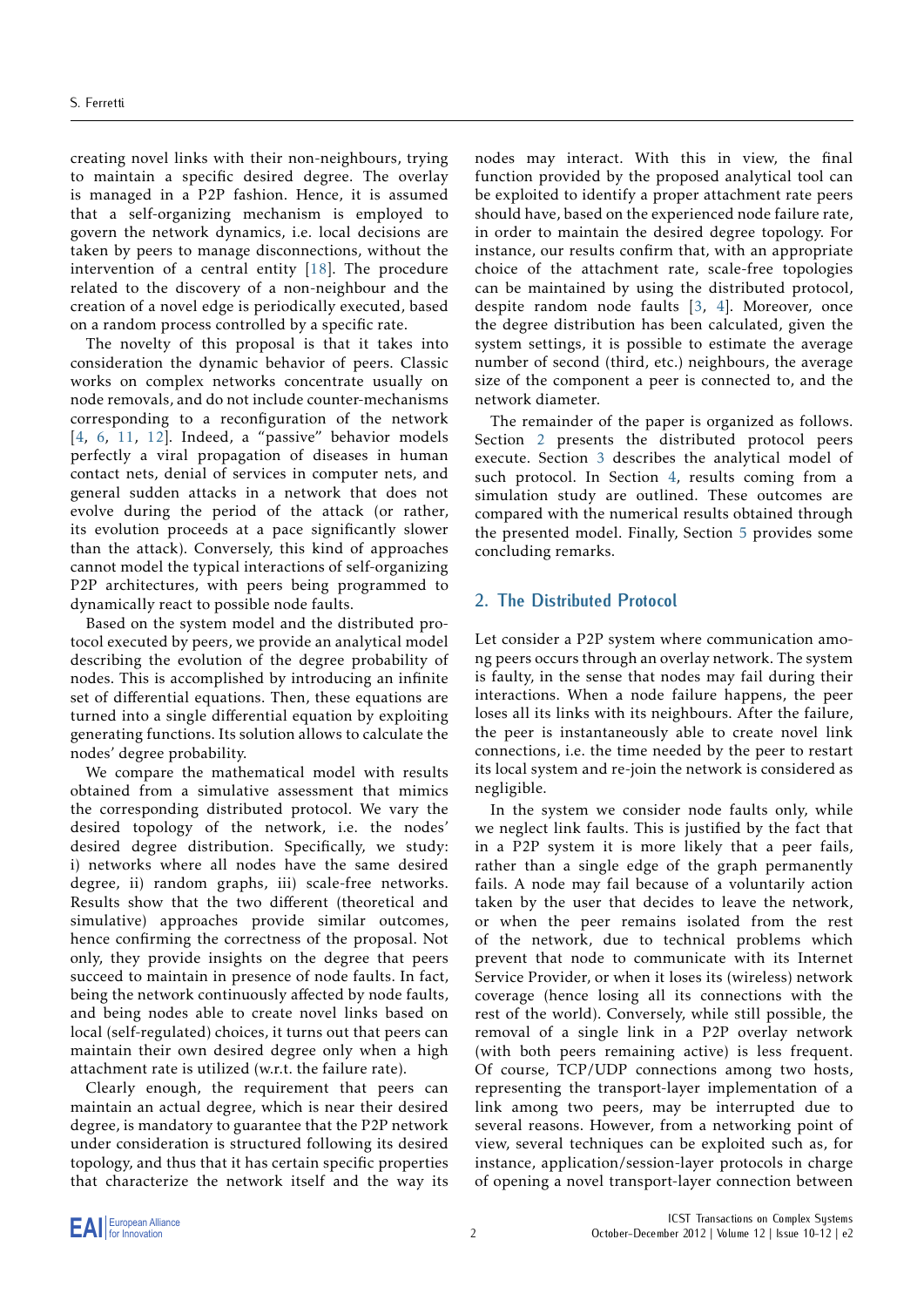| Algorithm 1 Distributed Protocol: Attachment Process |  |
|------------------------------------------------------|--|
|------------------------------------------------------|--|

vars: *actualDegree*: current degree of the node *dd*: desired degree of the node

precondition: *actualDegree < dd*

found ← *false*; while  $($  $\neg$  found) do p ← *NonNeighbourDiscovery*(); *sendLinkCreationRequest*(p); ans ← *receiveAnswer*(); if  $(ans = "ok")$  then found ← *true*; *createNovelLink*(p); *actualDegree* ++; end if end while *waitRandomTime*();

the two peers, which augment the reliability of an endto-end communication [\[24](#page-18-7), [25](#page-18-8)].

Due to the dynamic and evolving nature of the network, we enable peers to create novel links with non-neighbours; this is accomplished through a local, random choice taken by the peer. Peers have a specific chosen degree and try to maintain it during the system evolution, in spite of nodes' faults. In substance, nodes select a *desired degree* (*dd*), whose value depends on the specific characteristics of the node, e.g. computational and network capacities, role of the node in the network. When modeling the network, *dd* values will be assigned to nodes by utilizing some statistical distribution. This permits to characterize the desired topology of the network. As an example, for the sake of load balancing, peers' *dd*s could be restricted to assume a value within a limited range (or a single value). Instead, the use of other desired degree distributions, such as power laws (typical of scale-free nets), would mimic hybrid multilevel P2P networks with the presence of hubs/superpeers.

During the system evolution, peers that have an actual degree, lower than their *dd*, periodically start a discovery process to find a novel neighbour. We assume that when a peer asks another one to establish a novel link in the overlay, the latter refuses it only if its actual degree is equal to its *dd*. Otherwise, it accepts the link creation.

The distributed protocol discussed above is summarized in Algorithms 1-2. Basically, when the actual degree of a node is lower than *dd* (the precondition in Algorithm 1), a discovery process is activated to find novel neighbours. Algorithm 1 does not report a specific implementation of the discovery of a nonneighbour, since several alternatives are possible, not

Algorithm 2 Distributed Protocol: Upon Request for a Novel Link

vars: *actualDegree*: current degree of the node *dd*: desired degree of the node

precondition: message received for link creation

p ← *sendingPeer*(); if (actualDegree *< dd*) then *sendPositiveAnswer*(p); *createNovelLink*(p); actualDegree ++; else *sendNegativeAnswer*(p); end if

strictly dependent on the protocol under consideration. We just basically assume that the selection of the new neighbour is accomplished by randomly picking up a peer. Put in other words, a distributed oracle (or some approximation of it, obtained through local interactions) is employed which provides the complete list of active peers. Possible solutions that factually implement such a discovery service range from the use of a single (centralized or distributed) lobby service, simple discovery mechanisms a-la Gnutella, up to more sophisticated P2P approaches, like those based on Distributed Hash Tables (DHTs) [\[26](#page-18-9), [27\]](#page-18-10). Once a novel peer has been found, a request is sent to that peer. If a positive answer is received, a novel link is created. Otherwise, the node looks for another peer. Note that in the pseudo-code a random sleep has been inserted, to state that such procedure should be periodically executed while the node seeks to reach an actual degree equal to its *dd*.

Algorithm 2 is executed upon request for a novel link from a non-neighbour. The behavior is quite simple, if the receiving node has an actual degree lower than its *dd*, it accepts the request and a novel link is created. Otherwise, it refuses the request.

Summing up, the protocol is quite general. By tuning its parameters, we can generate very different topologies, with nodes very (rather than nothing) much reactive to changes in their neighborhood. It is interesting to understand how this simple, self-organizing distributed protocol is effective in maintaining the system desired topology, based on the variation of the parameters characterizing the protocol. The next section will deal with this issue.

## <span id="page-2-0"></span>**3. Modeling the System as a Complex Network**

In this section, we show that the presented system can be modeled as a complex network, through the use of differential equations and generating functions. Nodes' failures are represented using an average rate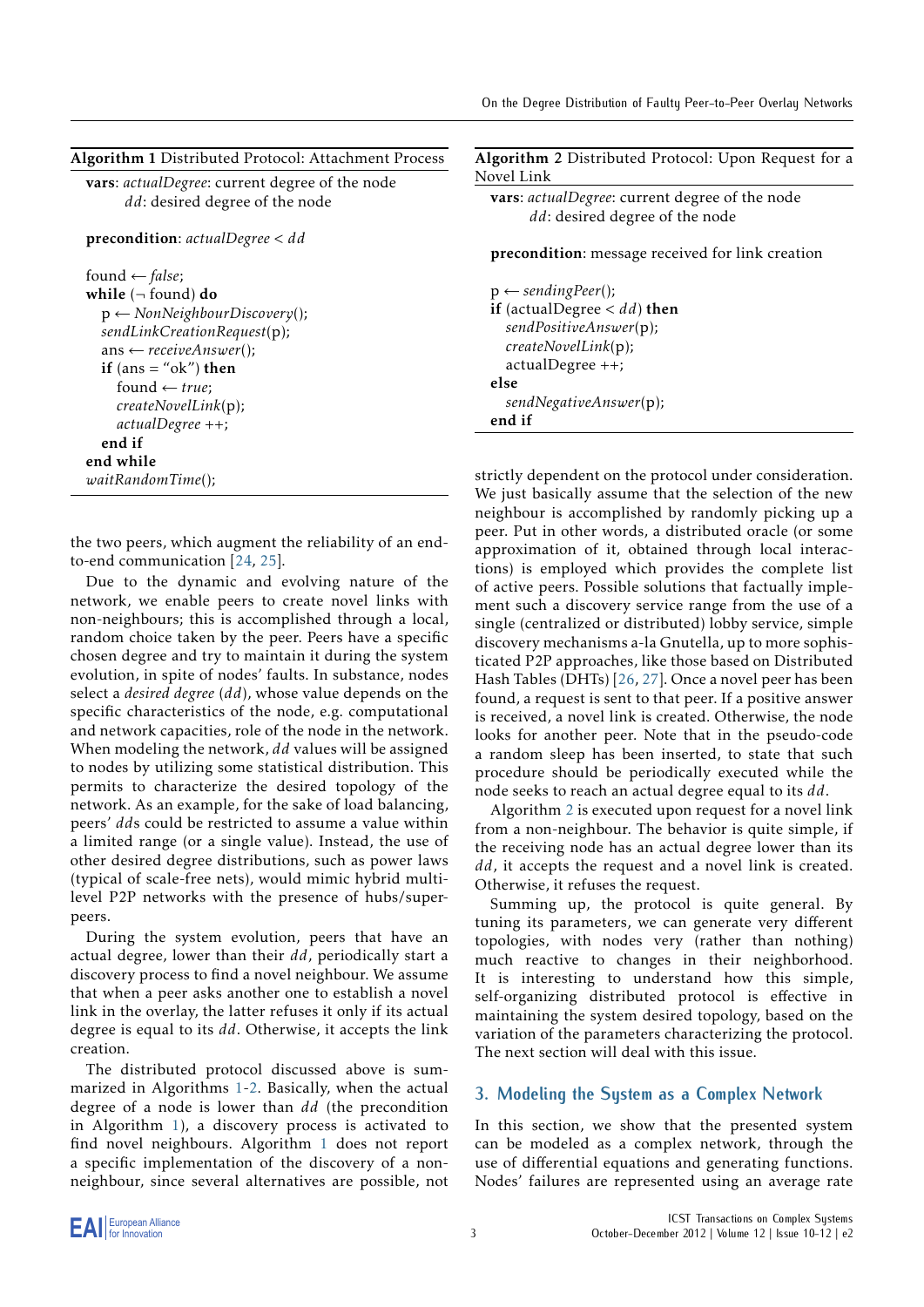*ϕ*. Moreover, we assume that the rate of creation of a novel link is controlled by the parameter *α*. It is the difference between  $\alpha$  and  $\phi$  that determines how peers react to failures. The attachment and failure rates *α, ϕ* do not depend on any specific characteristics of the peers. Rather, random choices are made, being *α, ϕ* not dependent on the node degree. This means that the model does not consider any form of preferential attachment, which would privilege nodes with higher (lower) degrees [\[4](#page-17-1)], neither that nodes with higher (lower) degrees are likely to fail, i.e. those nodes that have much (less) work to do in the communication network.

## 3.1. Preliminaries and Methodology

Here, a general overview is provided on the methodology employed to model the distributed protocol. The idea is to define the evolution equations describing how the system evolves in time. In practice, for each possible degree, a differential equation is defined which characterizes the probability that a peer, having such a degree, may change its state. The model will be composed of an infinite set of simultaneous linear differential equations (one for each possible degree). These equations will be turned into a single differential equation by exploiting generating functions.

A probability generating function is of the form  $F(x, t) = \sum_{i \geq 0} D_i(t) x^i$ , where  $D_i(t)$  is the set of coefficients composing the power series (in our case, these coefficients are the probabilities of having a certain degree *i*, at time *t*), while *x* is a dummy variable, employed for pure algebraic purposes.  $F(x, t)$  captures all the information present in the original sequence  $D_i(t)$ , as each of these probabilities can be recovered by simple differentiation:

<span id="page-3-1"></span>
$$
D_i(t) = [x_i]F = \frac{1}{i!} \frac{\partial^i F}{\partial x^i}\Big|_{x=0}.
$$

The notation  $[x_i]$ *F* represents the coefficient associated to the term  $x^i$  in the power series.

In general, many properties can be obtained by evaluating some manipulation of the generating function, at  $x = 1$ . For instance, having probabilities as coefficients of the power series, a check to perform is to assess whether the sum of all coefficients in *F* equals 1, i.e  $F(1, t) = 1$ . Moreover, the average of the coefficients composing the generating function can be measured by evaluating the partial derivative with respect to *x*,  $F_x = \frac{\partial F}{\partial x}$  at  $x = 1$ , i.e.  $F_x(1, t) = \sum_i iD_i(t)$ .

Other useful algebraic properties, which will be used in the rest of the paper, and easy to verify, are the following ones

$$
\sum_{i\geq 0} (i+1)D_{i+1}(t)x^{i} = F_{x},
$$
  

$$
\sum_{i\geq 0} iD_{i}(t)x^{i} = xF_{x},
$$
  

$$
\sum_{i\geq 0} D_{i-1}(t)x^{i} = xF.
$$
 (1)

Then, rules of power series state that, given two power series *A*, *B*, if  $[x_i]A = a_i$ ,  $[x_i]B = b_i$ 

<span id="page-3-2"></span>
$$
[x_i] \frac{A}{1-x} = \sum_{j=0}^{i} a_j, \qquad [x_i] A \cdot B = \sum_{j=0}^{i} a_j b_{i-j}.
$$
 (2)

The use of generating functions will hence allow to consider a single differential equation which comprises all the evolution equations of the model. From its solution it will be possible to extract the elements of the power series, i.e. the degree distribution.

In the following, we will also consider the system in its steady state, i.e. in the limit  $t \rightarrow \infty$ . This in fact enables to calculate the probability that a node has a given degree in the stationary state. Moreover, it avoids the presence of the partial derivative of the generating function with respect to the time variable *t*, hence simplifying the mathematical analysis and the related discussion.

#### 3.2. The Protocol in Differential Equations

Let  $D_{i,j}(t) = P(deg = i|dd = j$ , at time *t*) denote the probability that a given node at time *t* has degree equal to *i*, knowing that its desired degree is *j*. Note that, following the protocol, peers with an actual degree equal to their desired degree do not accept novel links; hence, a probability higher than 0 is possible only when  $j \geq i$ . In general, the evolution of the degree of a given peer can be modeled, using *Di,j*(*t*), as

<span id="page-3-0"></span>
$$
\frac{\partial D_{i,j}(t)}{\partial t} = \begin{cases}\n\phi(i+1)D_{i+1,j}(t) + \phi \delta_{i,0} + \\
+2\alpha D_{i-1,j}(t) + \\
-[\phi(i+1) + 2\alpha]D_{i,j}(t) & i < j \\
\phi \delta_{i,0} + 2\alpha D_{i-1,i}(t) + \\
-\phi(i+1)D_{i,i}(t) & i = j \\
0 & i > j\n\end{cases}
$$
\n(3)

with the assumptions that  $D_{-1,j} = 0$ , i.e. the probability that a peer has a negative degree is null, and that  $D_{i,0}$  = 0, i.e. it is not possible that the desired degree of a peer joining the network is null (otherwise, it is meaningless that it joins a P2P network).

In [\(3\)](#page-3-0), a distinction is made between three cases, depending on the values of  $i$  and  $j$ . The case  $i < j$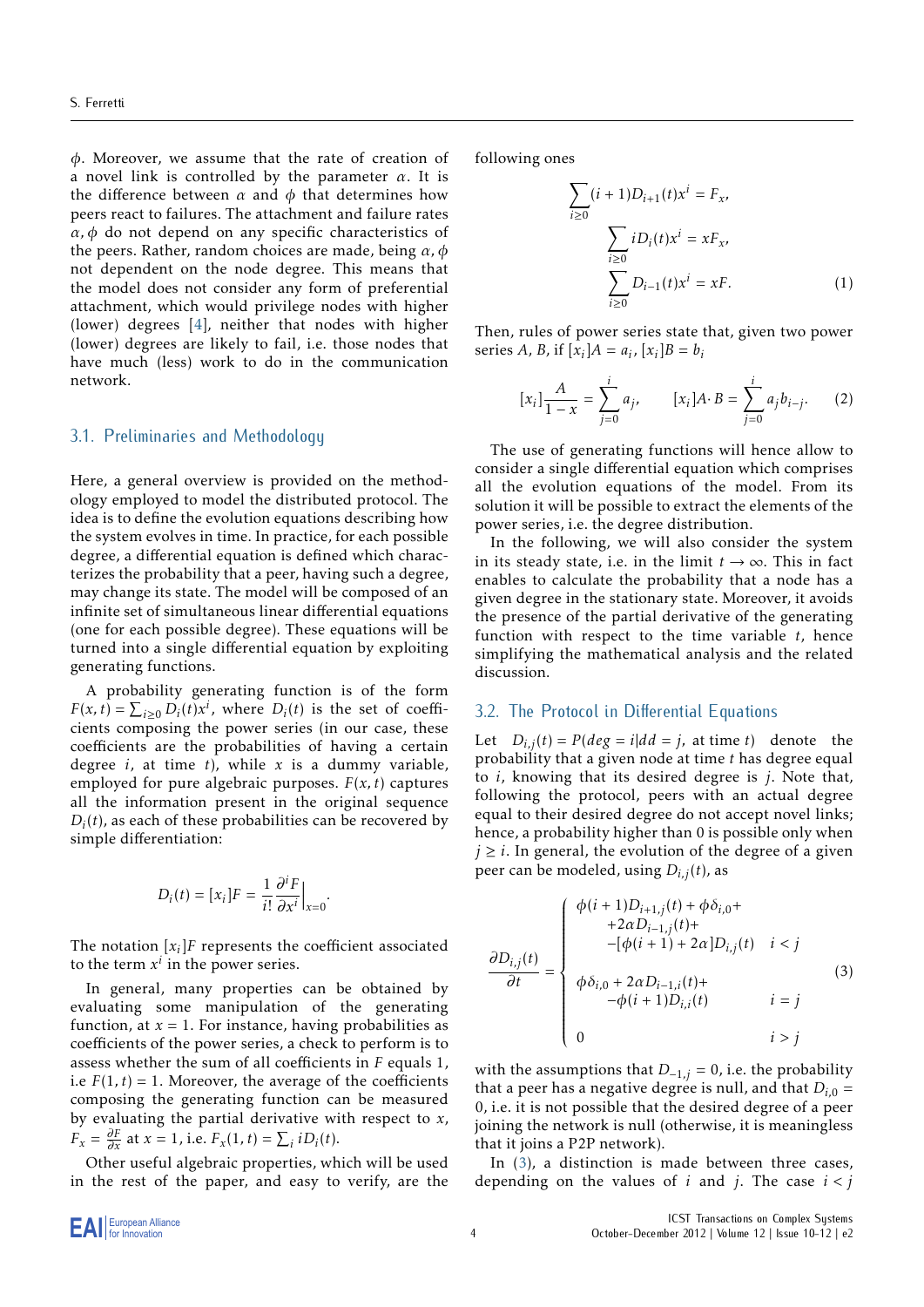corresponds to the case when the node has a degree lower than its desired degree. Hence, the first term on the right of the equation corresponds to the probability that the considered peer has degree equal to  $i + 1$  and one of the  $i+1$  neighbours fails. As a consequence, the node passes from a degree equal to  $i + 1$  to  $i$ . The second term considers the probability that the peer fails, thus increasing the number of nodes in the network with degree equal to 0. The third term accounts for the probability that the peer has degree *i* − 1, and it either decides to create a novel connection with a non-neighbour, thus increasing its degree of one novel edge, or also that another peer asks the considered one to become neighbours. Note that in this case we do not insert any limit on the number of non-neighbours, assuming that the total number of nodes is high (or tends to  $\infty$ ); such an assumption is quite common in complex networks theory [[4\]](#page-17-1). The remaining terms have the same meaning of the preceding ones, but account for the case when the node has degree *i*, and itself or one of its *i* neighbours fail (hence, its degree downgrades to 0 or *i* − 1, respectively), or when a new edge is created between two nodes, the considered peer is one of the two, and the peer already has *i* neighbours (hence, its degree upgrades to  $i + 1$ ). The case  $i = j$  considers only those transitions discussed above that correspond to degrees equal to  $i$  or  $i - 1$ , avoiding the probability of having a transition from (to) a degree equal  $i + 1 > j$ (again, not possible). As previously stated, the case *i > j* (i.e. an actual degree higher than the desired degree) is not possible due to the protocol executed by peers; hence, the probability is 0. As a final remark, in [\(3\)](#page-3-0) it is assumed that the probability that two transitions which change the node degree occur simultaneously is negligible, as usual.

As mentioned, it might be interesting to consider the system in its steady state, assuming the existence of the limit  $D_{i,j} = \lim_{t \to \infty} D_{i,j}(t)$ , which implies that the variation on the probability to have a certain degree goes to 0, i.e.  $\frac{\partial D_{i,j}(t)}{\partial t} = 0$ . Equation [\(3\)](#page-3-0) thus becomes

<span id="page-4-3"></span>
$$
\phi(i+1)D_{i,i} = \phi \delta_{i,0} + 2\alpha D_{i-1,i} \quad i = j \tag{4}
$$

$$
[\phi(i + 1) + 2\alpha]D_{i,j} = \phi(i + 1)D_{i+1,j} ++\phi\delta_{i,0} + 2\alpha D_{i-1,j} \quad i < j
$$
 (5)

To solve these equations using generating functions, consider for the moment the auxiliary system of equations obtained by ignoring the limit imposed by the desired degree. Let hence use different coefficients  $\hat{D}_{i,j}$  (it will be possible to derive  $D_{i,j}$ , once having determined  $\hat{D}_{i,j}$ ). The equations to manage are

<span id="page-4-0"></span>
$$
[\phi(i + 1) + 2\alpha]\hat{D}_{i,j} = \phi(i + 1)\hat{D}_{i+1,j} ++\phi\delta_{i,0} + 2\alpha\hat{D}_{i-1,j}.
$$
 (6)

There are two indexes associated to coefficients  $\hat{D}_{i,j}$ , i.e. the actual and the desired degree of a given node. Therefore, we employ a 2-variable generating function

$$
F(x,y) = \sum_{i,j \geq 0} \hat{D}_{i,j} x^i y^j,
$$

where *x* controls the actual degree of the peer, while *y* controls the desired degree of the node.

Now, multiply [\(6\)](#page-4-0) by  $x^i$  and  $y^j$  and sum over all  $i, j \geq 0$ . The result is that the infinite set of simultaneous differential equations is turned into a single, novel differential equation for the generating function *F*,

$$
\phi(x-1)F_x + [\phi - 2\alpha(x-1)]F = \frac{\phi}{1-y}.
$$
 (7)

Such an equation is obtained by exploiting properties of generating functions ([1](#page-3-1)) and observing that  $\sum_{i,j\geq 0} \delta_{i,0} x^i y^j = \frac{1}{1-y}$ . As mentioned,  $F_t$  is not present since we are considering the system directly in the steady state. It is possible to verify that a solution of this differential equation is

<span id="page-4-1"></span>
$$
F(x, y) = \frac{\phi}{2\alpha(1-x)(1-y)} - \frac{F_0 e^{\frac{2\alpha x}{\phi}}}{1-x},
$$
 (8)

where  $F_0$  is an initial function to be determined, based on the boundary conditions.

### 3.3. Degree Probability

The obtained function *F* is an unfortunate one, since it is not defined for  $x = 1$ , and we already mentioned that many properties might have been obtained by evaluating some manipulation of  $F$  measured at  $x =$ 1. However, given [\(8\)](#page-4-1), the elements composing the generating function can be extracted by employing classic results of power series. In particular, we may first assume that  $F_0$  can be expanded in power series, i.e.  $F_0(y) = \sum_{j \geq 0} c_j y^j$ . Then, observe that

$$
\frac{\phi}{2\alpha(1-x)(1-y)} = \frac{\phi}{2\alpha} \sum_{i,j} x^i y^j,
$$

and, due to the mentioned rules [\(2\)](#page-3-2) of power series, we have 2*αx*

$$
\frac{F_0 e^{\frac{-\pi}{\phi}}}{1-x} = \sum_{j\geq 0} c_j y^j \sum_{i\geq 0} e_i \left(\frac{2\alpha}{\phi}\right) x^i,
$$

where  $e_n(r)$  is the exponential sum function  $e_n(r)$  =  $\sum_{k=0}^{n} \frac{r^k}{k!}$  $\frac{r^n}{k!}$ . By combining these results, a general formula is obtained for the elements of the auxiliary system, which is

<span id="page-4-2"></span>
$$
\hat{D}_{i,j} = [x_i y_j] F = \frac{\phi}{2\alpha} - c_j e_i \left(\frac{2\alpha}{\phi}\right).
$$
\n(9)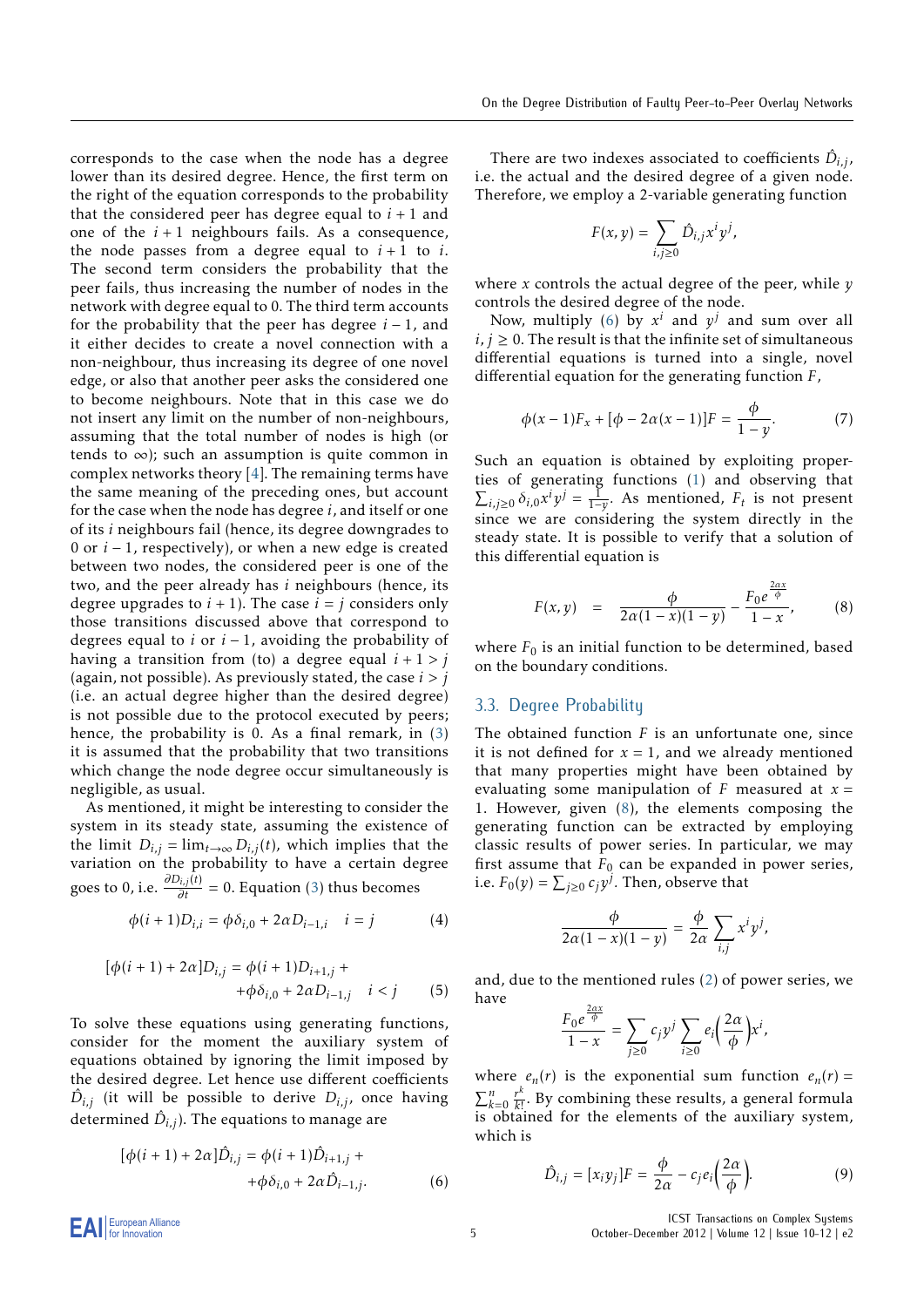It is now possible to calculate  $D_{i,j}$  from  $\hat{D}_{i,j}$ , by determining coefficients  $c_j$  in ([9](#page-4-2)), such that  $D_{i,j} = \hat{D}_{i,j}$ when  $i \leq j$ , and also in order to satisfy the boundary equation ([4\)](#page-4-3), considering the case  $i = j$ . In particular, when  $i = j$ , comparison of equations [\(4\)](#page-4-3) and ([6](#page-4-0)), shows that if  $D_{i,i} = \hat{D}_{i,i}$  is true, then it must be

$$
2\alpha \hat{D}_{i,i} = \phi(i+1)\hat{D}_{i+1,i}.
$$

From this last equation, a formula can be obtained for the general coefficient

$$
c_i = \frac{\phi}{2\alpha} \frac{\phi(i+1) - 2\alpha}{\left[\phi(i+1) - 2\alpha\right]e_i\left(\frac{2\alpha}{\phi}\right) + \frac{\phi}{i!}\left(\frac{2\alpha}{\phi}\right)^{i+1}}.
$$

Thus,

<span id="page-5-3"></span>
$$
D_{i,j} = \frac{\phi}{2\alpha} - c_j e_i \left(\frac{2\alpha}{\phi}\right).
$$
 (10)

Now,  $D_{i,j}$  represents the probability that a node has an actual degree equal to *i*, knowing that its desired degree is *j*. To find the probability *D<sup>i</sup>* that a node has degree *i*, it is thus sufficient to employ the formula

$$
D_i = \sum_j P(deg = i|dd = j)P(dd = j) = \sum_j D_{i,j}P(dd = j),
$$

once having specified a desired degree distribution  $P(dd = j)$ ,  $j > 0$ , during the design of the P2P system.

## <span id="page-5-2"></span>3.4. Nodes at Distance *m*, Network Diameter

Once having obtained a degree probability distribution for the considered network, interesting measures to calculate are the mean number of first, second neighbours, and generally the number of neighbours at distance *m* from a given chosen peer. These metrics have in fact a great importance to understand how, and how fast, the network is able to disseminate information in a P2P network.

Of course, having the degree probability distribution, the average number of first neighbours  $z_1$  of a given peer, i.e. the mean degree, can be calculated as  $z_1 =$  $\langle k \rangle = \sum_{k} k D_{k}$ . Then, an important result is that if the network exhibits a small clustering, the probability that one of the second neighbours of a peer is also a first neighbour of it, is negligible in (very) large networks [[12](#page-18-6)]. This allows to easily calculate the mean number of second neighbours as  $z_2 = \sum_k (k-1)kD_k = \langle k^2 \rangle - \langle k \rangle$ . In general, the number of neighbours at distance *m*, can be estimated as  $z_m = (z_2/z_1)^{m-1}z_1$ . Moreover, when  $z_2 > z_1$  the net exhibits a giant component which, roughly speaking, connects the majority of nodes in the network.

Indeed, a way to obtain a network with small clustering, regardless of the desired degree distribution, is as follows [[12](#page-18-6)]. For each node *i* in the network, assign its desired degree *dd<sup>i</sup>* , following a desired degree distribution. Then add to it *dd<sup>i</sup>* stubs, representing the end of the links it would like to maintain. Finally, create links by randomly connecting stubs of different nodes (the reader may refer to [[12](#page-18-6)] for a complete discussion). This is the approach we adopt to create and simulate networks with different desired topologies (as discussed in the next section). Using these networks, it is hence easy to calculate *z<sup>m</sup>* values. However, the reader may argue that these nets do not represent "real" existing P2P systems. Indeed, one might think at several examples of P2P architectures which do have clusters. In such a case, the obtained results represent upper bounds of the real estimations of *zm*. As a matter of fact, studies on P2P nets reveal that long undirected chains of nodes are very common in graphs of P2P applications like WinMX [[28\]](#page-18-11).

In any case, when  $z_2/z_1 \gg 1$ , there is an average distance *l* representing the number of hops needed to reach a node, starting from another one [[12\]](#page-18-6). Since the number of nodes reachable within *l* hops is almost the total number of nodes in the network  $|\Pi|$ , we have

<span id="page-5-1"></span>
$$
|\Pi| \simeq z_l = \left(\frac{z_2}{z_1}\right)^{l-1} z_1 \Rightarrow l \simeq \frac{\log(|\Pi|/z_1)}{\log(z_2/z_1)} + 1. \tag{11}
$$

Empirical results showed that estimations obtained using this last formula are close to correct measurements for several real networks [\[12](#page-18-6)]. Hence, we will use ([11](#page-5-1)) in Section [4,](#page-5-0) to have an estimation of the diameter of our considered P2P overlays.

#### <span id="page-5-0"></span>**4. Experimental Assessment**

This section presents an assessment performed to validate the model discussed in the previous section and evaluate the ability of the outlined P2P system to cope with node faults. A comparison is performed between the analytical model and results obtained through a simulation of the distributed protocol. As shown in the reminder of the section, the two approaches provide very similar outcomes. The employed approaches are very different, being the former purely analytic while the latter a simulator that mimics the distributed protocol executed by a number of peers. Hence, the similarity on the obtained results confirms that the final equation of the mathematical model can be easily employed to characterize the faulttolerance and thus the reliability of a system having a defined desired topology.

As to the desired degree distribution, we consider three different distributions and vary their related parameters. Namely, the three considered scenarios are: i) a fixed desired degree distribution, which would produce a uniform graph with all nodes having the same number of links; ii) a classic random graph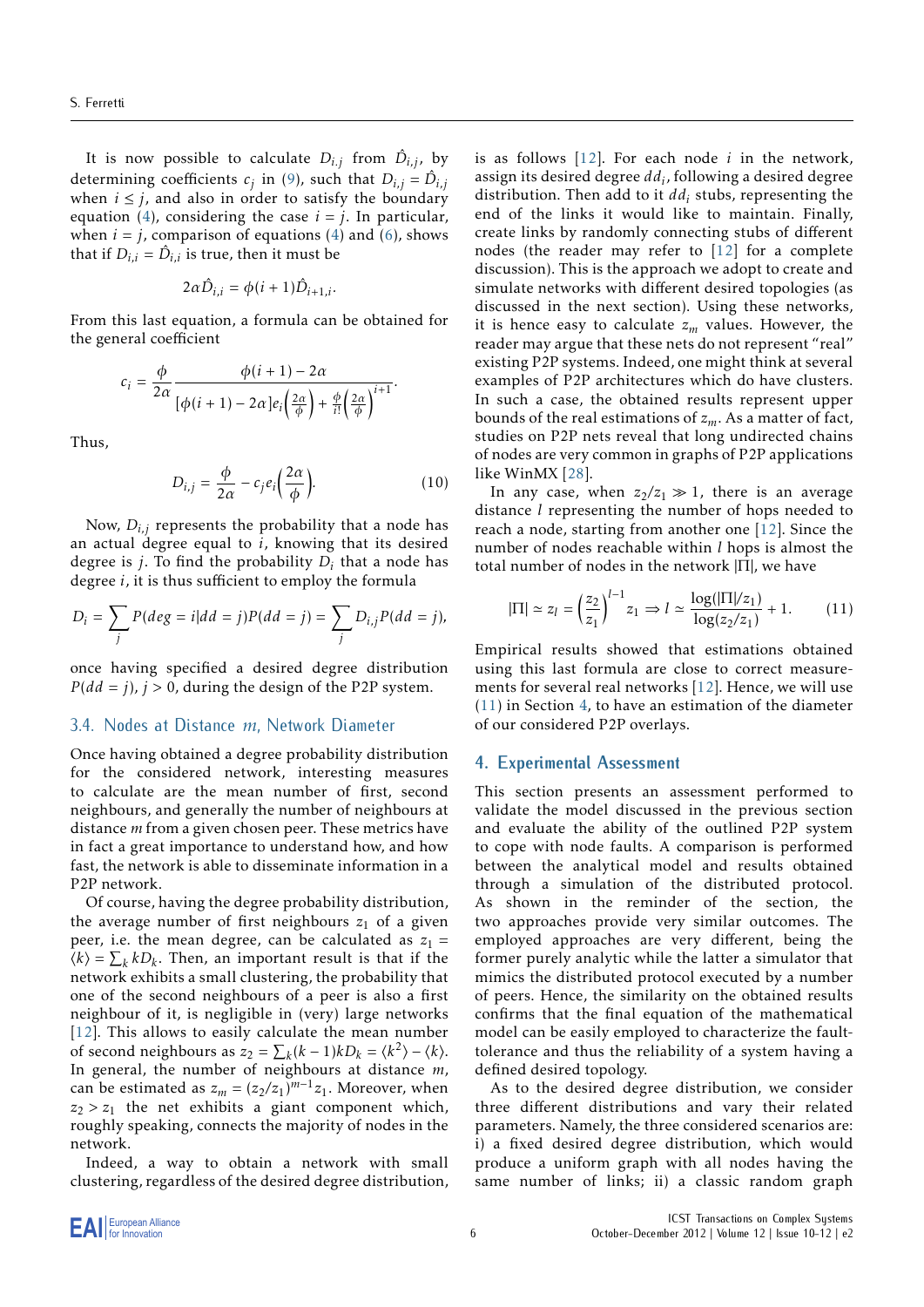where nodes are connected with others with a certain probability [\[12](#page-18-6)]; iii) a power law distribution, which would create a scale-free network [\[1,](#page-17-0) [4](#page-17-1), [29](#page-18-12), [30](#page-18-13)]. The reason behind this choice is that there are several P2P systems that form different topologies. Hence it is quite common to test different kinds of overlays, such as those mentioned above [\[31\]](#page-18-14). In particular, the literature demonstrates that there are different communication networks that have different topologies, while certain similar architectures have common properties which make them difficult to distinguish [[32\]](#page-18-15). For instance, Gnutella and eDonkey P2P networks are similar scale free networks. Conversely, the graph of the P2P application WinMX is composed of many nodes that have a similar degree (i.e. a more uniform topology) [[28](#page-18-11)], and there is evidence that many file sharing P2P systems do not exhibit a power law degree distribution [[33](#page-18-16)].

## 4.1. On the Simulator

A discrete-event simulator has been built to model the defined distributed protocol. It has been implemented in C code, by exploiting the GNU Scientific Library (GSL), a library that provides implementation of several mathematical routines for numerical and statistical analysis, such as pseudo-random generators [[34\]](#page-18-17). The simulator provides the possibility of generating a varying number of nodes. During the initialization phase, a random network is created based on the chosen desired degree distribution. Different techniques can be employed to create such a random network [[12,](#page-18-6) [30](#page-18-13), [35\]](#page-18-18). As already discussed in Section [3.4](#page-5-2), in this case once having assigned a specific desired degree to each node, based on the specific desired distribution, a random mapping is made so that links are created until each node has reached its own desired degree. Hence, at the beginning of the evolution nodes already have the number of links they would like to maintain (this generally affects only the transient part of the simulation).

The simulator creates a network with a fixed number of nodes. This eases the measurement of the degree nodes have in time, without the need to consider novel nodes that join the network during the execution of the protocol. Hence, once a peer fails, it is not removed from the network; rather, all its links are removed. From that moment, the node will try to create novel links with novel peers, searching to reach its desired degree.

After the network initialization phase, the evolution of the network starts. Nodes' failures and the discovery of other nodes for the creation of novel links have been implemented as Poisson processes, whose rates are regulated by the parameters *α* and *ϕ*, respectively. The shown results represent the status of the system after a specified simulation time. The length of the simulation

was 10<sup>4</sup> simulation steps. When not differently stated, the number of nodes was set equal to  $10<sup>4</sup>$ . For each specific configuration, we ran 30 different experiments. Shown outcomes correspond to average results.

### 4.2. On the Model Parameters

The value of  $\alpha$  and  $\phi$  are strongly related. The value of the attachment rate *α* has to be compared with the failure rate *ϕ*. Indeed, it is possible to rewrite the model using the ratio between the two parameters, yet at the cost of making the model a little less clear (at least at a first sight). As concerns their values, poor experimental results are available for unstructured real P2P networks. There are instead works that focused on real measurement of structured P2P systems.

For instance, [[36\]](#page-18-19) focuses on KAD networks. That study revealed that the amount of time a peer is connected per day varies a lot from one day to the next. Nevertheless, authors measured that the mean lifetime of a peer in that network is quite high (higher than 2 hours in general), while the inter-time between two sessions for the same user is 1*.*3 min. This supports the fact that in our model, a failing node re-joins the network almost instantaneously. Moreover, in certain conditions they observed session times with means of 266 and 670 minutes. [[37\]](#page-19-0) shows that the median lifetime of a peer in Napster was approximately 60 min. Using these values, we can estimate the failure rate *ϕ* taking it as the inverse of these values, i.e.  $\phi = 1/670 \simeq$ 0*.*001, *ϕ* = 1*/*165 ≃ 0*.*006, *ϕ* = 1*/*60 ≃ 0*.*01. In the tests that follow, we employ these kinds of values for the *ϕ* parameter.

As concerns  $\alpha$ , we keep values around  $\alpha = 0.1, 0.5$ , meaning that the time between a novel discovery of a peer is around 2 − 10 min. This is perfectly reasonable for a real P2P system.

## 4.3. Degree Distribution of Fixed Desired Degree **Networks**

The first type of generated networks was based on a fixed *dd*, i.e. peers have the same value of desired degree  $dd = n$ . Forcing peers to have the same desired degree *dd* allows to model those classic scenarios in P2P environments where the software running on peers is configured to have a given number of links in the overlay, i.e. *dd*. This is quite common in real P2P systems and it is usually accomplished for load balancing purposes [[22,](#page-18-20) [28\]](#page-18-11).

The model restricts the event space to the case when all nodes' desired degree is constant,  $dd = n$ ; an obvious consequence is that  $D_{i,j} = 0, j \neq n$ . Moreover, due to the distributed protocol,  $D_{i,j} = 0, i \ge j$ . Hence, the sum of all the values of  $D_{i,n}$  when *i* is varied, restricts to  $\sum_{i \leq n} D_{i,n} = P(deg = i | dd = n) = 1$ . In this case, we can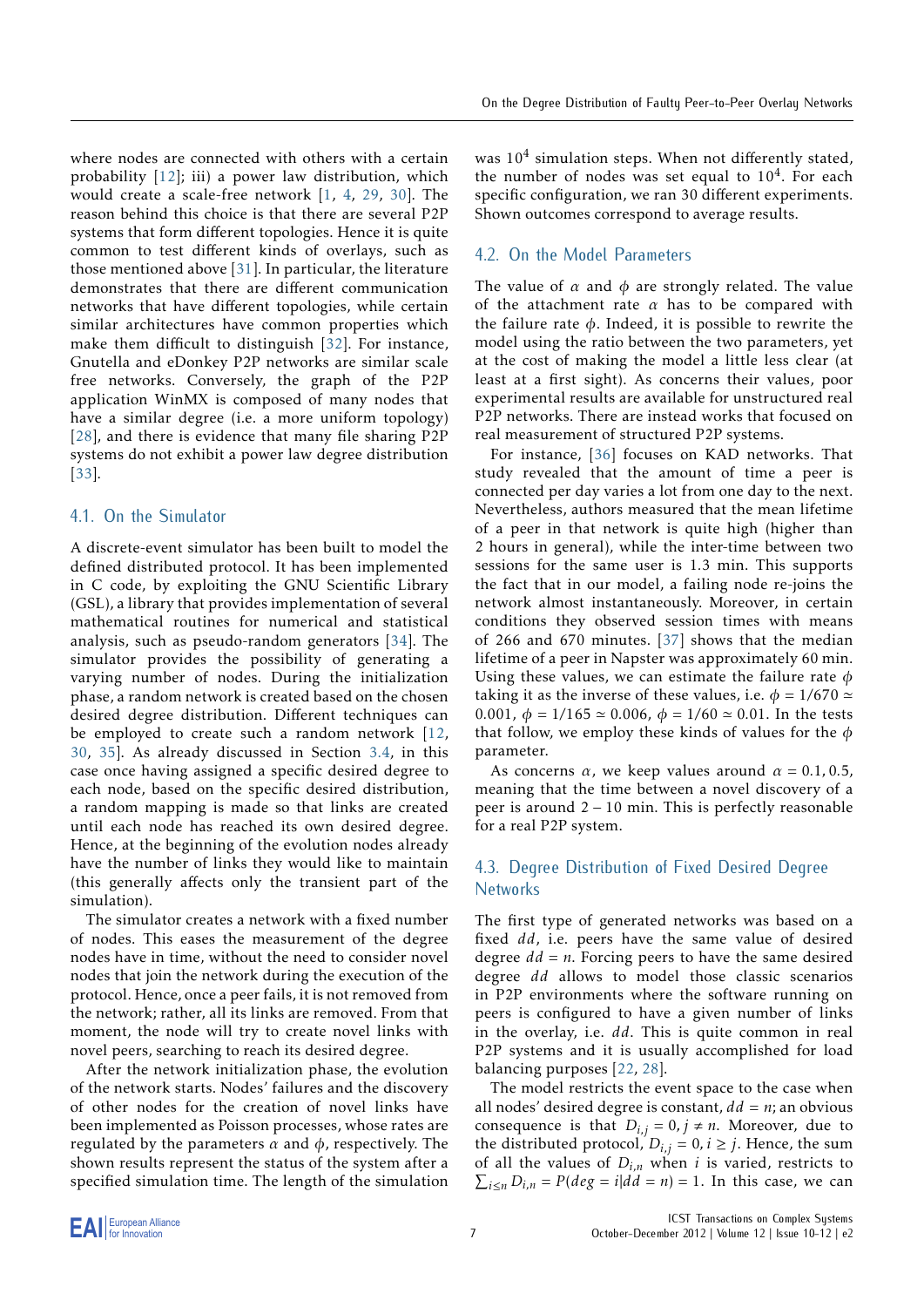hence simply consider in the model the values of  $D_{i,n}$  =  $P(\text{deg} = i | \text{dd} = n)$ , for a fixed *n*.

Next Figures [1](#page-8-0)[-2](#page-9-0) show the probability that a given node has a certain degree, based on the parameters *α, ϕ*. All charts report both the node degree probability itself, as well as the cumulative probability, i.e. the probability that a node has a degree less or equal to the considered value. For these two metrics, two measurements are reported, obtained by using equation ([10\)](#page-5-3) and through simulation. We concentrate on two different types of networks, corresponding to two desired degree values, i.e. *dd* = 30 (Figure [1\)](#page-8-0) and *dd* = 100 (Figure [2](#page-9-0)). As shown below, the two networks have the similar behaviors for the selected values of the rates *α, ϕ*; the same holds for other similar *dd*s.

By looking at figures, a first consideration is that similar results are obtained using simulation and the mathematical model. Then, very different outcomes are measured, depending on *α, ϕ* values. In particular, when the value of the failure rate  $\phi$  is higher than attachment rate  $\alpha$ , in the steady state only low degree values have a probability significantly higher than 0. This can be appreciated by looking at the first chart of Figures [1](#page-8-0)[-2,](#page-9-0) where  $\alpha = 0.1$ ,  $\phi = 0.2$ . In both cases, degree values that take some non-negligible probabilities are those that range in the interval 0 − 6. The cumulative probabilities, in the considered scenarios, reach values near to 1 at very low values. This basically means that in the steady state almost all peers tend to have experienced some failures and they do not succeed in maintaining the desired network topology. As mentioned before, our assumption is that peers instantaneously come back in the system and try to create some novel links, yet without being able to gain some noticeable degree. This is due to the low value of *α*. Moreover, since non negligible values are very well below the considered desired degrees, the obtained charts reported in Figures [1](#page-8-0) and [2](#page-9-0) are mostly equal (but they are indeed slightly different), since the *dd* value does not act as a bound for the link creation. These first discussed results demonstrate that peers must be able to react to changing conditions of the system and self-organize. In fact, *α* can be interpreted as a basic parameter that regulates how a peer is active in the network.

Things start to change when *α* takes values higher than *ϕ*. These settings mimic those situations according to which peers actively create links, more rapidly than failure rates. The second charts in Figures [1-](#page-8-0) [2](#page-9-0) show results when  $\alpha = 0.8$ , while keeping  $\phi$  equal to 0*.*1, lower than *α*. In this case, non-negligible degree probabilities may be observed for degree values higher than those obtained before, yet still without reaching the desired degree (this is more evident when  $dd = 100$ ). It may be observed that in this particular scenario results from the simulation and



<span id="page-7-0"></span>

**Figure 3.** Diameter and average number of first neighbours of fixed desired degree networks, when varying *ϕ*, using Equation [\(11](#page-5-1))

the mathematical modeling are not perfectly identical, but slight differences can be appreciated. In substance, simulations show that nodes tend to have a lower degree than that predicted by the mathematical modeling. Nevertheless, obtained results are well below the nodes' desired degree.

Results completely change when  $\phi$  is selected quite below the value of  $\alpha$ . In these scenarios, in the steady state the probability that a node has a certain degree is mostly uniform for all degrees in the range between 0 and the nodes' desired degree. This can be appreciated by looking at the two final charts of the considered figures. In particular, with the following setting  $\alpha =$ 0.5,  $\phi = 0.01$ ,  $dd = 30$ , it is quite probable that in the steady state nodes have their desired degree, while with  $dd = 100$  probabilities of degree values lower than *dd* are almost uniformly distributed. When  $\phi = 0.001$ , instead, the probability of having a degree equal to *dd* in the steady-state reaches a high value also if  $dd = 100$ . In substance, under this setting of  $\alpha$ ,  $\phi$ , the desired network topology is maintained in the steady state.

Figure [3](#page-7-0) shows the estimated diameter of the networks obtained when running the distributed protocol with an average attachment rate  $\alpha = 0.5$ , while varying the value of *ϕ*, assuming a network composed of 1000 nodes. The chart also reports the average number of first neighbours  $z_1 = \langle k \rangle$  (measured through the analytical model). Note that when  $\phi$  has low values, the diameter is very limited and nodes succeed in maintaining a very high degree value, since the network is assumed to be composed of only 1000 nodes, while the desired degree of each peer is equal to 100. Then, as the failure rate grows, there is a considerable growth also on the network diameter.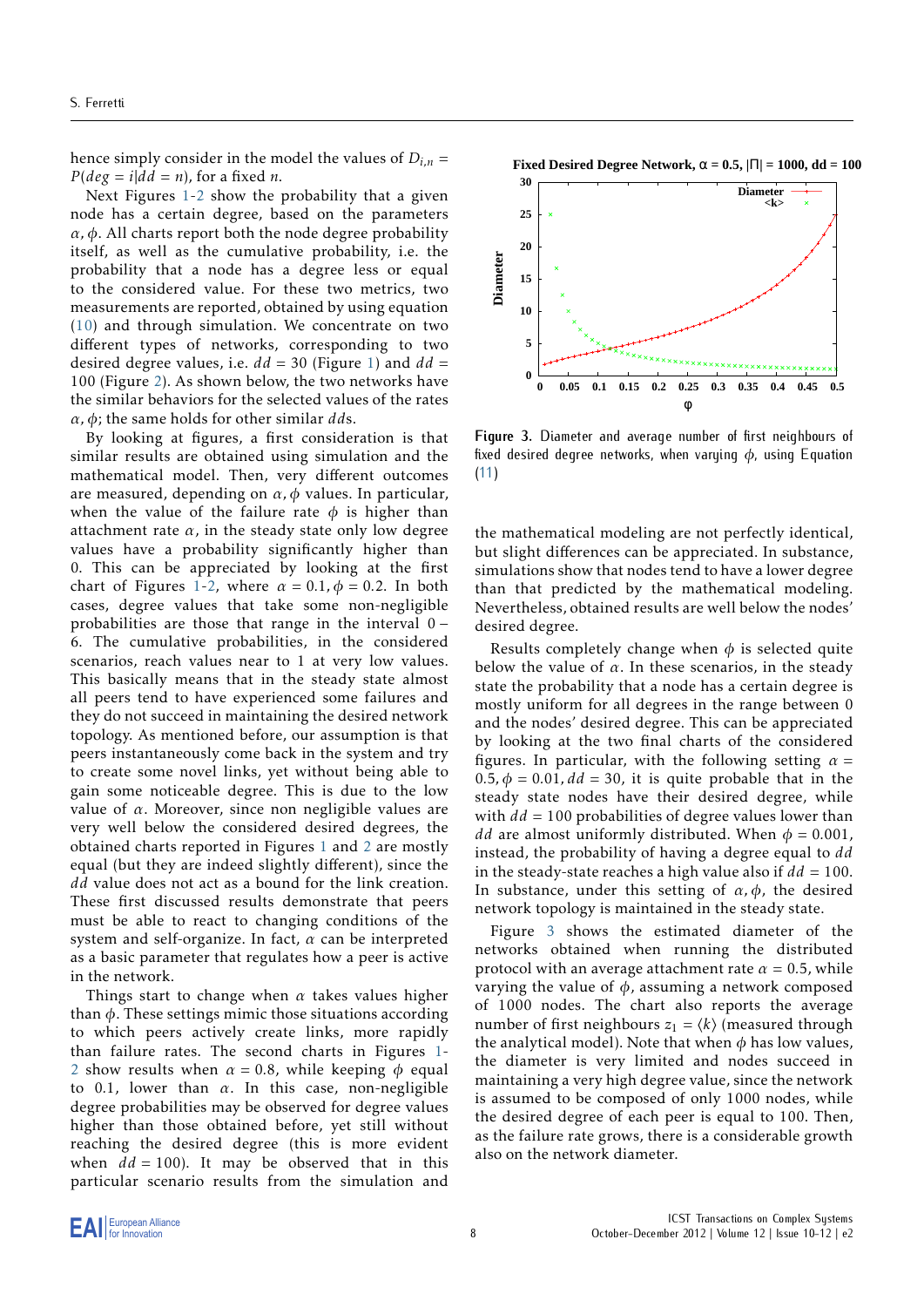<span id="page-8-0"></span>

**Figure 1.** Degree probability and cumulative degree probability; results obtained through simulation (Sim) and the mathematical modeling (Th);  $\alpha = 0.1$ ,  $\phi = 0.2$ ,  $dd = 30$ 

#### 4.4. Degree Distribution of Random Graphs

Here, we consider random graphs to model the desired degree distribution of networks. This is a generalization of the approach described above, with peers all having the same probability to attach to other links. In substance, when a random graph is generated, a link between each pair of peers is created with a certain probability *p*. Hence, based on this model the average degree is  $\langle k \rangle = p|\Pi|$ . It is well known that when the number of peers |Π| is large, nodes' degrees may be well characterized using a Poisson distribution ⟨*k*⟩ *i e* −⟨*k*⟩  $\frac{e^{i\theta}}{i!}$ . Several works employ this construction tool for generating random graphs [[12\]](#page-18-6).

Figure [4](#page-10-0) shows the degree distribution through the analytical model (and simulation) obtained in the steady state (after the mentioned number of simulation steps), when the desired degree distribution models a random graph with a probability  $p = 0.2$  and with a number of nodes  $|\Pi| = 1000$ . Figure [5,](#page-11-0) instead, reports results when  $p = 0.8$ . As shown in both figures, when parameters are set as  $\alpha = 0.1$ ,  $\phi = 0.01$ , a non-negligible probability is obtained only for values lower than 30, being nodes not able to reach the average desired degrees. Similar outcomes are measured when  $\phi$  is decreased down to 0*.*005; in this case, non-negligible values are obtained for degrees up to 50. Hence, in this case the desired topology is lost in the steady state.

The two considered types of random graphs behave differently when the setting is  $\alpha = 0.5$ ,  $\phi = 0.005$  (third chart of Figures [4](#page-10-0)-[5](#page-11-0)). In fact, as shown in Figure [4,](#page-10-0) with  $p = 0.2$ , peers have a non-negligible probability to reach in the steady state degrees near the average degree  $\langle k \rangle$  = 200. Conversely, in the latter setting  $(\langle k \rangle = 800)$ , Figure [5\)](#page-11-0) the chosen value of  $\alpha$  does not permit to maintain the nodes' desired degree, in steady state. Similar considerations can be made for the last considered setting  $\alpha = 0.8$ ,  $\phi = 0.005$ . In this case, when  $p = 0.2$ a peak is obtained on the degree probability for the average value 200. Hence, the network topology is maintained for  $p = 0.2$ , but not for  $p = 0.8$ . These results once again confirm that the value of *α* must be properly tuned based on the average nodes' desired degree and the failure rate.

Figure [6](#page-11-1) shows the estimated diameter (and average number of first neighbours  $z_1 = \langle k \rangle$  of the considered random graphs, obtained when  $\alpha = 0.5$ , while varying *ϕ*, again assuming a network composed of 1000 nodes. Also in this case, being the average desired degree high,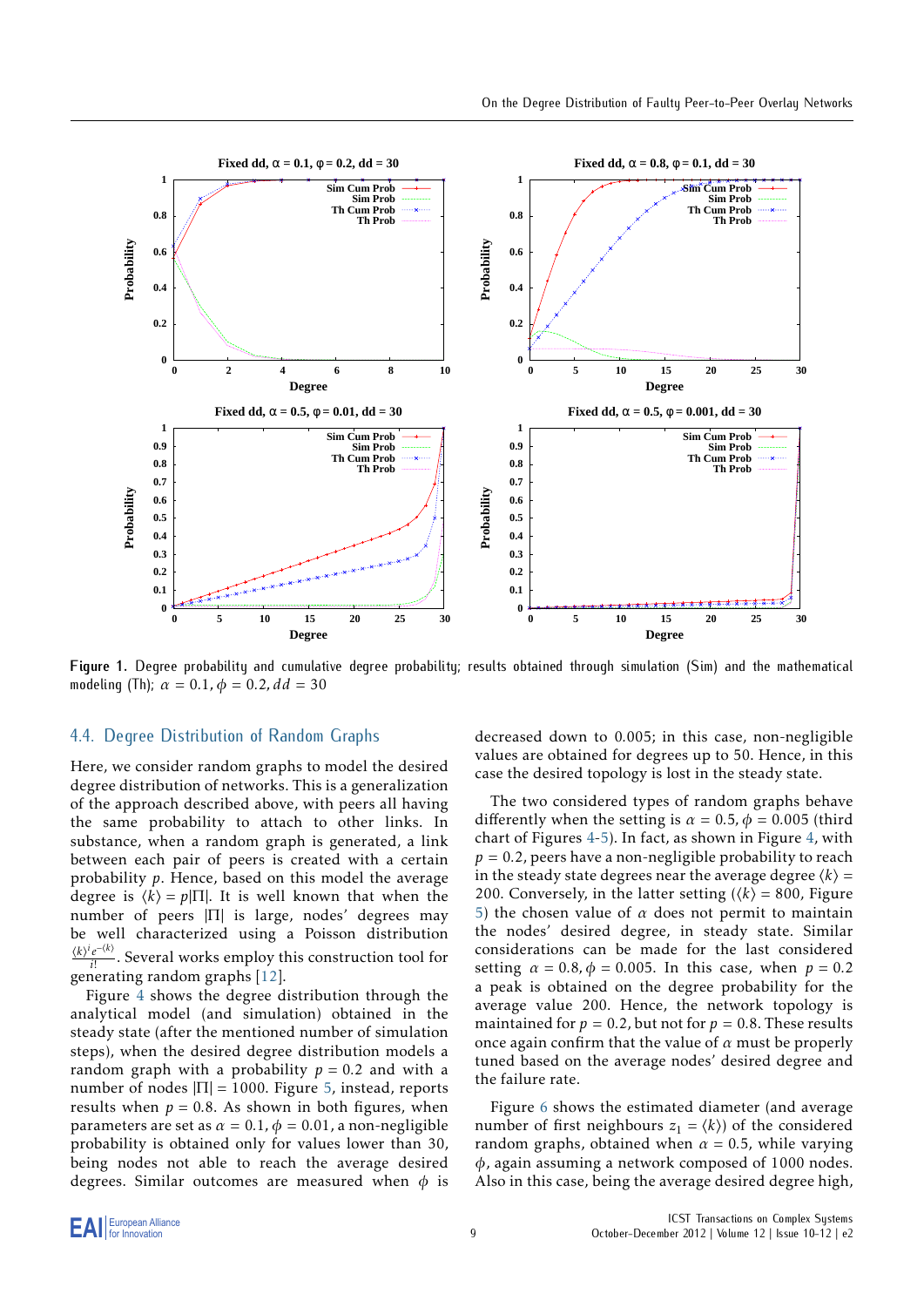<span id="page-9-0"></span>

**Figure 2.** Degree probability and cumulative degree probability; results obtained through simulation (Sim) and the mathematical modeling (Th);  $\alpha = 0.1$ ,  $\phi = 0.2$ ,  $dd = 100$ 

with respect to the total number of nodes, when  $\phi$  has low values, the network diameter has very small values; this values grows with  $\phi$ , as expected.

#### 4.5. Degree Distribution of Scale Free Networks

Scale free networks gained a lot of interest in recent years, since it has been empirically noticed that power law degree distributions  $D_k \sim k^{-\alpha}$  are quite good to model several types of real networks [\[1,](#page-17-0) [2,](#page-17-6) [8](#page-18-21), [10,](#page-18-0) [38](#page-19-1)– [40](#page-19-2)]. These networks are often referred as scale-free networks [\[4,](#page-17-1) [30](#page-18-13)]. They are characterized by the presence of hubs, i.e. nodes with degrees higher than the average, that have an important impact on the connectivity of the net. Several works assert that scale-free networks are quite resilient to random node faults, due to the presence of hubs [[11,](#page-18-1) [12\]](#page-18-6). Indeed, the majority of nodes are those with small degree; thus, it is more likely that these ones will fail, while the probability that all hubs are eliminated is almost negligible.

The interest on scale-free networks in this work relates to the fact that several P2P systems are indeed scale-free networks. Gnutella is a main example [\[38](#page-19-1)]. Moreover, other P2P architectures exploit super-peers,

which strongly resemble those hubs of scale-free networks [[41–](#page-19-3)[44\]](#page-19-4).

To build scale-free networks, our simulator implements a construction method which has been proposed in [[29](#page-18-12)]. The interesting aspect of this algorithm is that it differs from other proposals, which build networks with a power law distribution by continuously adding novel nodes and edges, hence having networks that grow in time [[1](#page-17-0), [45](#page-19-5)]. Conversely, the method in [[29\]](#page-18-12) employs a network of fixed size, characterized by two parameters *a, b*. Given *a, b*, a network is built whose number of nodes depends on these two parameters. More specifically, the number of nodes *y* which have a degree *x* is  $\frac{e^{a}}{x^{b}}$ generated network is  $\frac{a}{b}$ ]. Thus, the total number of nodes of the

$$
|\Pi| = \sum_{x=1}^{\lfloor e^{\frac{a}{b}} \rfloor} \frac{e^a}{x^b}
$$

*,*

being  $\lfloor e^{\frac{a}{b}} \rfloor$  the maximum possible degree of the network, since it must be that  $0 \le \log y = a - b \log x$ . Once the number of nodes and their degrees have been determined, edges are randomly created among nodes until their reaching their desired degrees. We remind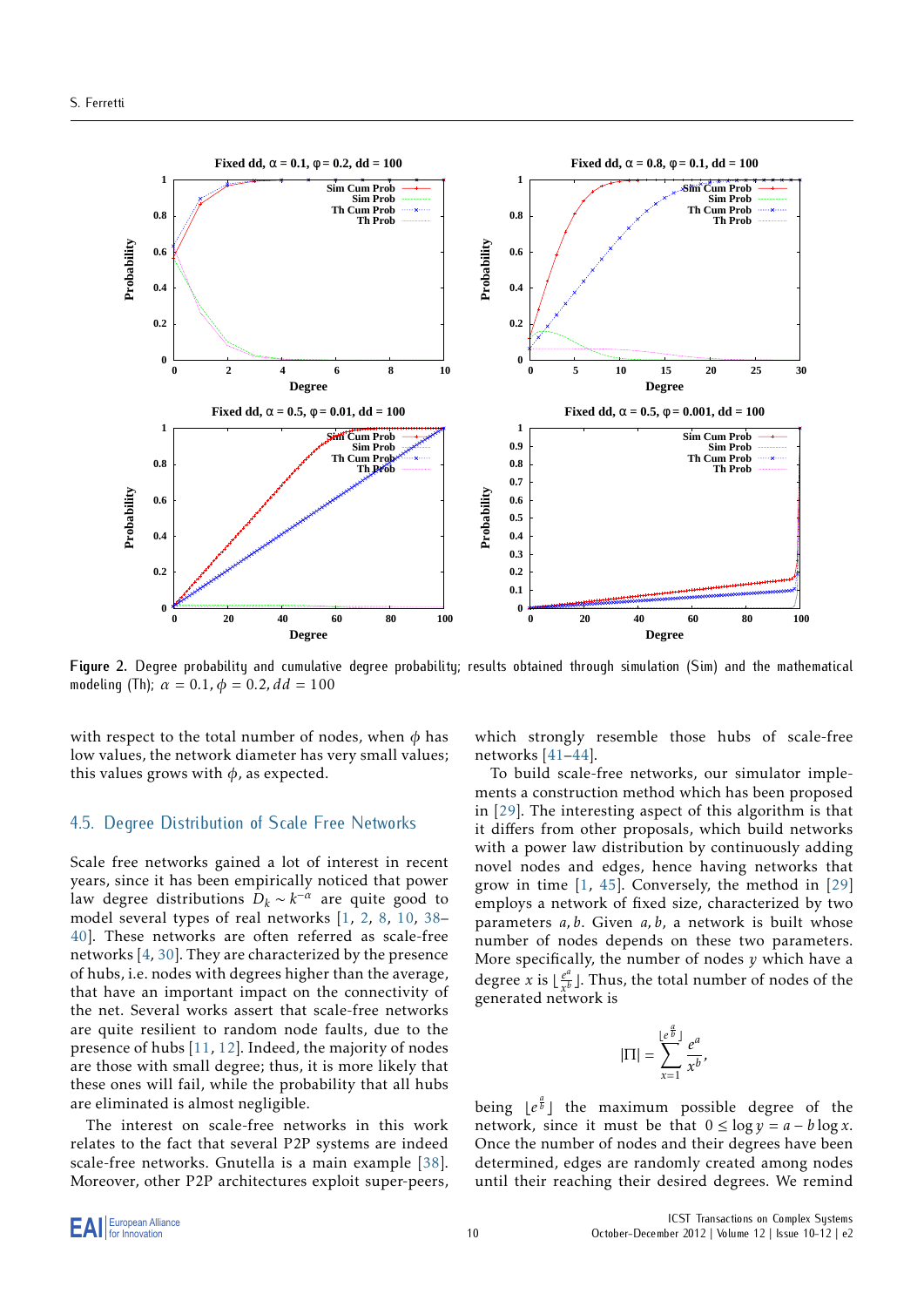<span id="page-10-0"></span>

**Figure 4.** Degree probability varying *α, ϕ*; results obtained through simulation (Sim) and the mathematical modeling (Th); Random Graph model  $p = 0.2$ ,  $|\Pi| = 1000$ ,  $\langle k \rangle = 200$ 

that, for each node in the network, such an initial degree is set as the desired degree *dd* of the node.

Figure [7](#page-17-7) shows some examples of networks built with our simulator, implementing the construction method proposed in [\[29](#page-18-12)]. In particular, the chart reports, for three different settings of *a, b*, the number of nodes which have a given degree, in a log-log scale. It is possible to appreciate how such distributions are almost linear in a log-log scale, hence confirming they all follow some power law function.

Next Figures [8-](#page-12-0)[11](#page-15-0) show the resulting degree distribution obtained through the analytical model and through simulation, when employed over scale-free networks. For each setting, we report the degree distribution both in a linear scale (with the cumulative probability) and in a log-log scale. The latter type of charts allows to easily understand whether in the steady state the network maintains scale-free properties (i.e. networks have a power law degree distribution) when running the distributed protocol. Five different types of networks are considered, obtained by employing the following pairs of parameters, i.e.  $a = 3$ ,  $b = 0.5$  (forming scalefree networks with a number of nodes  $|\Pi| = 777$ , Fig-ure [8\)](#page-12-0),  $a = 4.5$ ,  $b = 0.8$  ( $|\Pi| = 876$ , Figure [9](#page-13-0)),  $a = 5$ ,  $b =$ 

0.9 ( $|\Pi| = 1079$ , Figure [10\)](#page-14-0),  $a = 3.2$ ,  $b = 0.5$  ( $|\Pi| = 1167$ , Figure [11](#page-15-0)),  $a = 3.2$ ,  $b = 0.45$  ( $|\Pi| = 2196$ , Figure [12\)](#page-16-0). For these networks, values of *α, ϕ* were varied.

Results show that indeed scale-free properties can be maintained in the steady state when high attachment rates are selected (see the two last scenarios in the various figures, with  $\phi = 0.005$ , while  $\alpha = 0.5, 0.8$ , respectively). Conversely, values of *α* reported in the first two scenarios of each figure ( $\alpha = 0.1, \phi =$ 0*.*01*,* 0*.*005) demonstrate that when the attachment rate is not sufficiently rapid to repair failures, the typical topology of a scale-free network is lost. In fact, the degree distribution in the log-log scale is not linear. These are results common to all the considered networks.

The reliability of scale-free nets was already demonstrated in other works [\[2,](#page-17-6) [4,](#page-17-1) [11](#page-18-1), [46](#page-19-6)]. However, they usually considered attacks while keeping the network almost static, without the possibility to react to these nodes/links removals.[2](#page-10-1) Our assessment demonstrates

<span id="page-10-1"></span><sup>2</sup>The main reason is that these models are often employed for studying, for instance, the spread of viruses or general percolation properties in a net.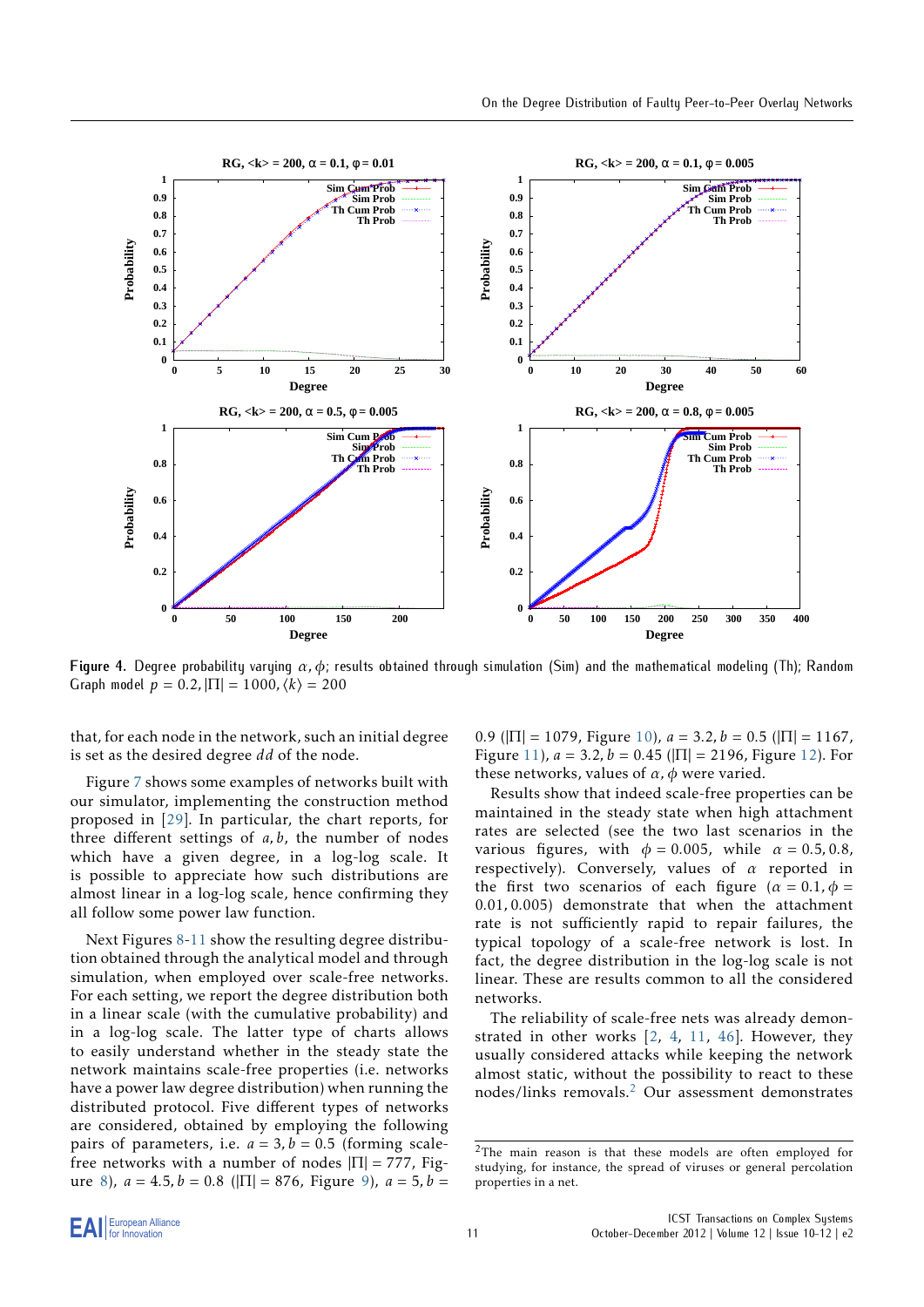<span id="page-11-0"></span>

**Figure 5.** Degree probability varying *α, ϕ*; results obtained through simulation (Sim) and the mathematical modeling (Th); Random Graph model  $p = 0.8$ ,  $|\Pi| = 1000$ ,  $\langle k \rangle = 800$ 

<span id="page-11-1"></span>

**Figure 6.** Diameter and average number of first neighbours of random graphs, when varying *ϕ*, using Equation [\(11](#page-5-1))

that the simple proposed distributed protocol enables the maintenance of scale-free topologies also when nodes are subjected to periodical failures, using a properly selected attachment rate that allows to randomly select novel neighbours.<sup>[3](#page-11-2)</sup> As already mentioned, when nodes are randomly selected to fail, there is a low probability that a major portion of hubs of the network is removed from the net (being hubs a low number of nodes in the network) [[4](#page-17-1), [12](#page-18-6)]. Rather, it is more likely that peers which fail are non-hubs with low degrees. Under these circumstances, hubs that lose some neighbours have time to react to these failures by finding novel nodes to link with. This allows to maintain a scale-free topology.

Finally, Figure [13](#page-17-8) reports the estimated diameter (together with  $z_1$ ) of scale-free networks built by setting  $a = 3.2$ ,  $b = 0.5$ ,  $|\Pi| = 1167$ , obtained when  $\alpha =$ 0*.*5, while varying *ϕ*. Also in this case the diameter of

<span id="page-11-2"></span><sup>3</sup>To avoid any confusion between the random peer selection of the distributed protocol and the preferential attachment that may be employed to build a scale-free network, note that we are not stating that a simple random attachment allows to create a scale-free network [[1](#page-17-0), [11](#page-18-1)]. Rather, in our setting the desired degree distribution of peers follows a power law distribution. Then, the attachment rate of the distributed protocol allows a given peer to randomly select another one when it needs some additional link it previously lost (the protocol does not depend on the desired topology). Similarly, the peer receiving such a request accepts the novel link only if this allows to approach its desired degree.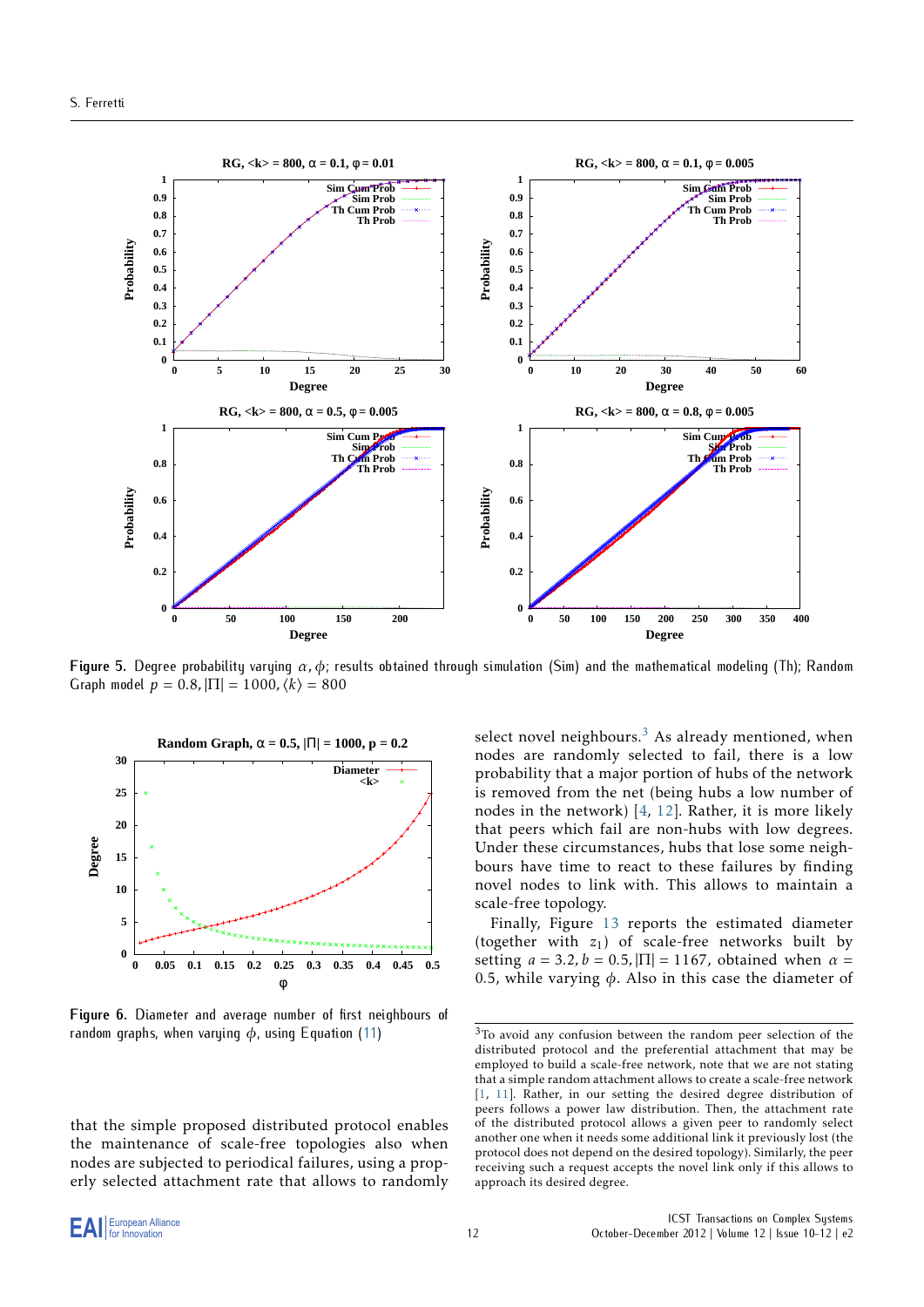<span id="page-12-0"></span>

**Figure 8.** Degree probability and cumulative degree probability varying *α, ϕ* on the left side; degree probability in log scale on the right side; results obtained through simulation (Sim) and the mathematical modeling (Th); Scale Free networks  $a = 3$ ,  $b = 0.5$ ,  $|\Pi| = 777$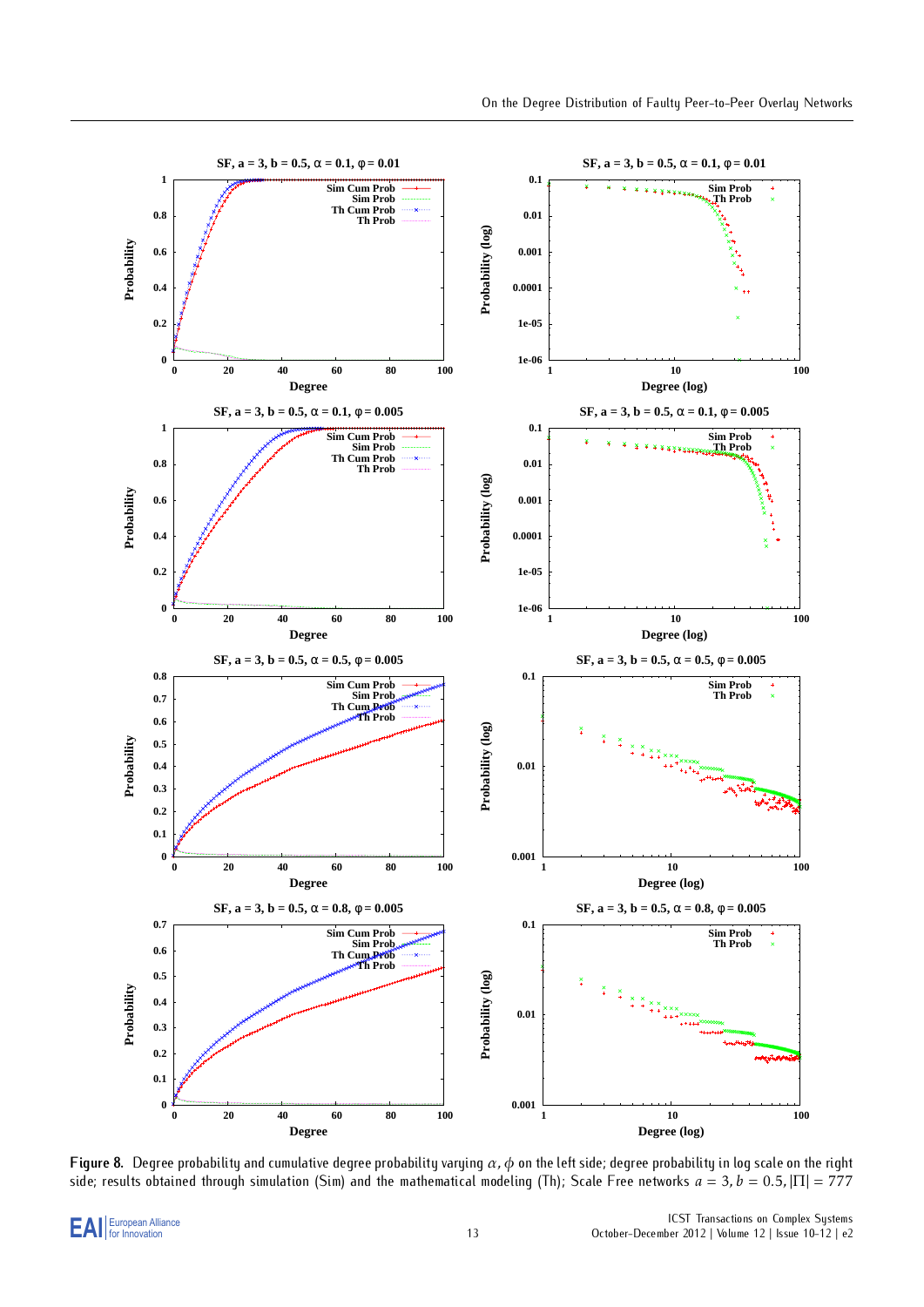<span id="page-13-0"></span>

**Figure 9.** Degree probability and cumulative degree probability varying *α, ϕ* on the left side; degree probability in log scale on the right side; results obtained through simulation (Sim) and the mathematical modeling (Th); Scale Free networks  $a = 4.5$ ,  $b = 0.8$ ,  $|\Pi| = 876$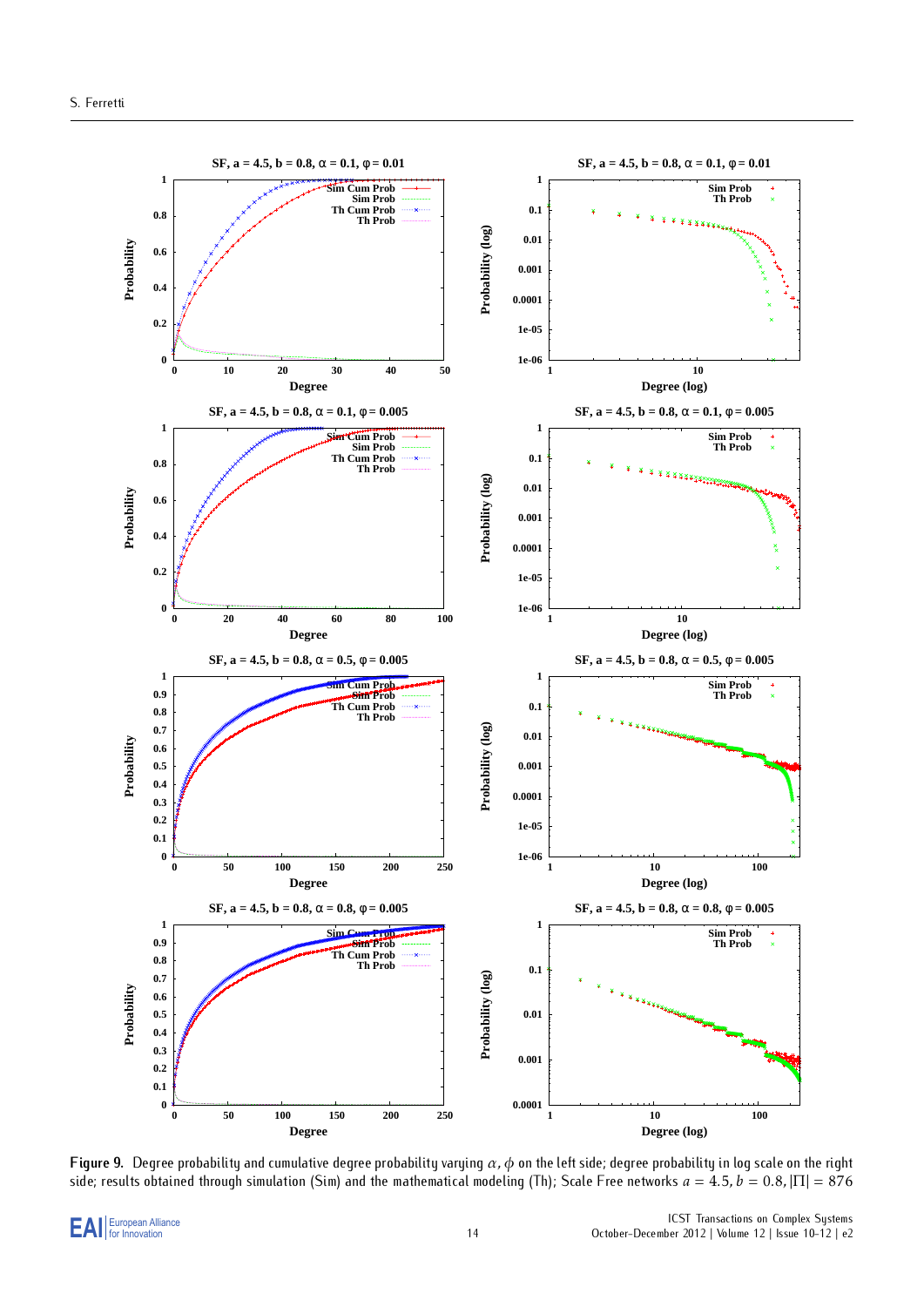<span id="page-14-0"></span>

**Figure 10.** Degree probability and cumulative degree probability varying *α, ϕ* on the left side; degree probability in log scale on the right side; results obtained through simulation (Sim) and the mathematical modeling (Th); Scale Free networks  $a = 5$ ,  $b = 0.9$ ,  $|\Pi| = 1079$ <br> **EAI** European Alliance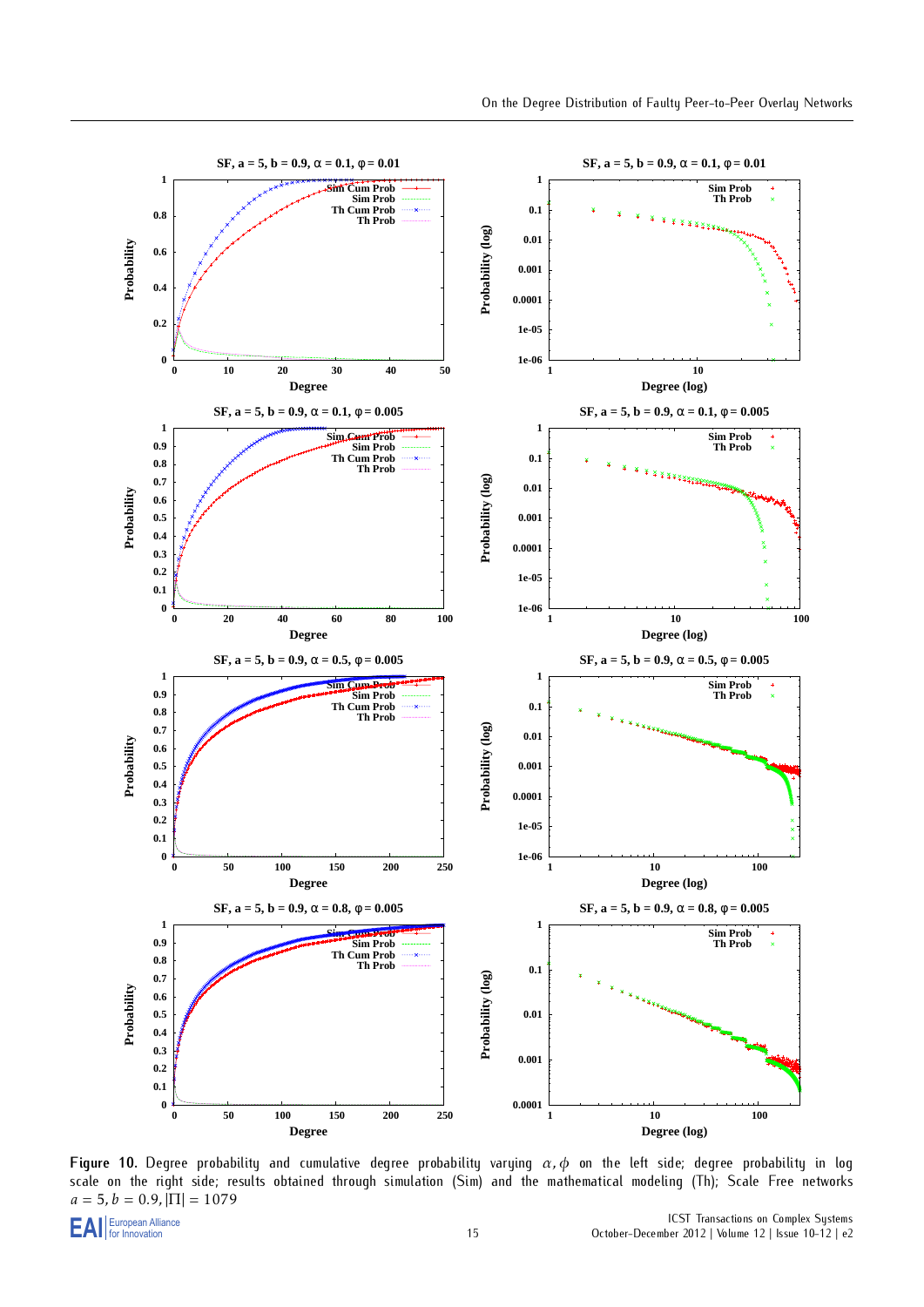<span id="page-15-0"></span>

**Figure 11.** Degree probability and cumulative degree probability varying *α, ϕ* on the left side; degree probability in log scale on the right side; results obtained through simulation (Sim) and the mathematical modeling (Th); Scale Free networks  $a = 3.2, b = 0.5, |\Pi| = 1167$ <br> **E** A I European Alliance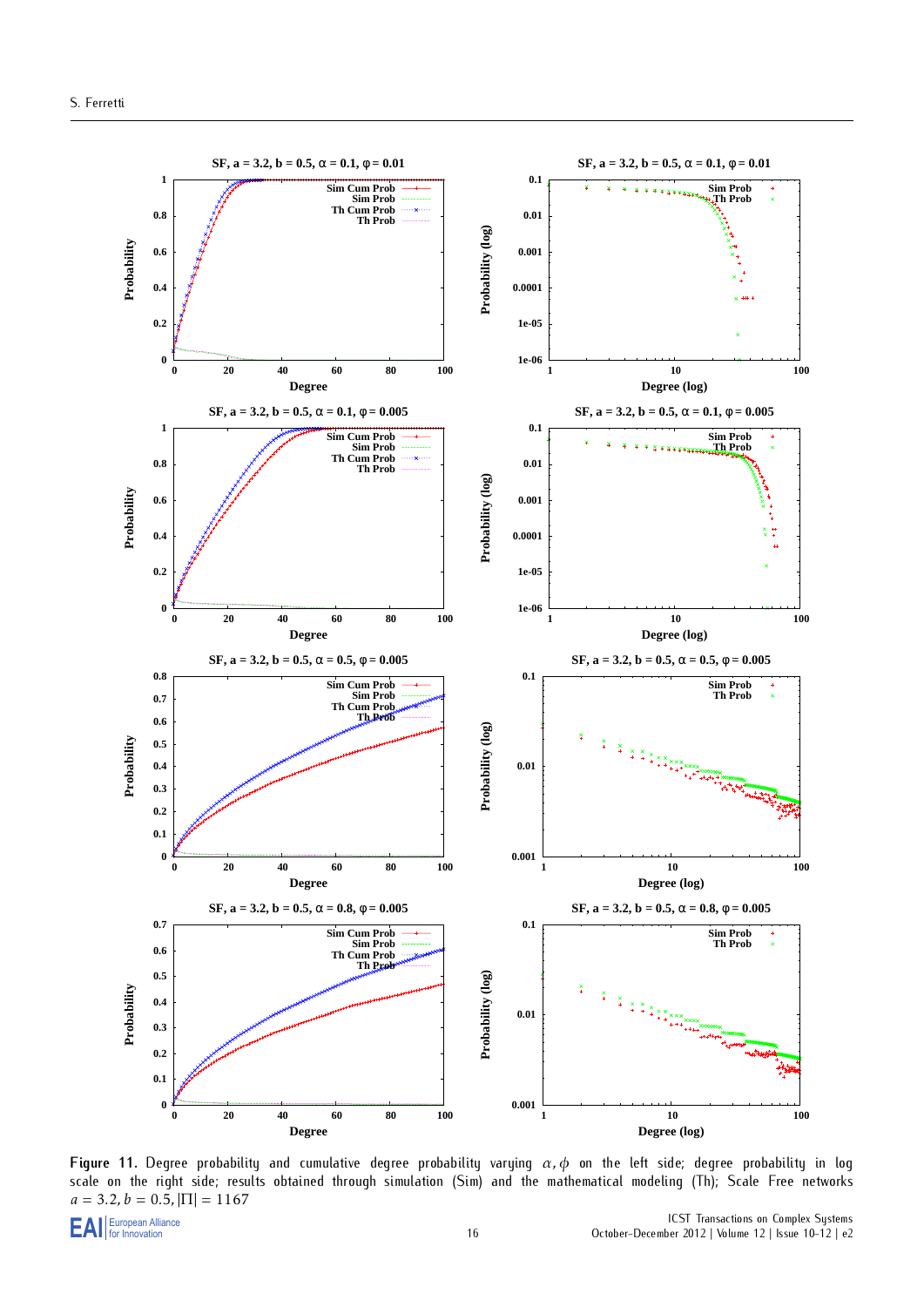<span id="page-16-0"></span>

**Figure 12.** Degree probability and cumulative degree probability varying *α, ϕ* on the left side; degree probability in log scale on the right side; results obtained through simulation (Sim) and the mathematical modeling (Th); Scale Free networks  $a = 3.2, b = 0.45, |\Pi| = 2196$ <br> **E A I** European Alliance

EAI For Innovation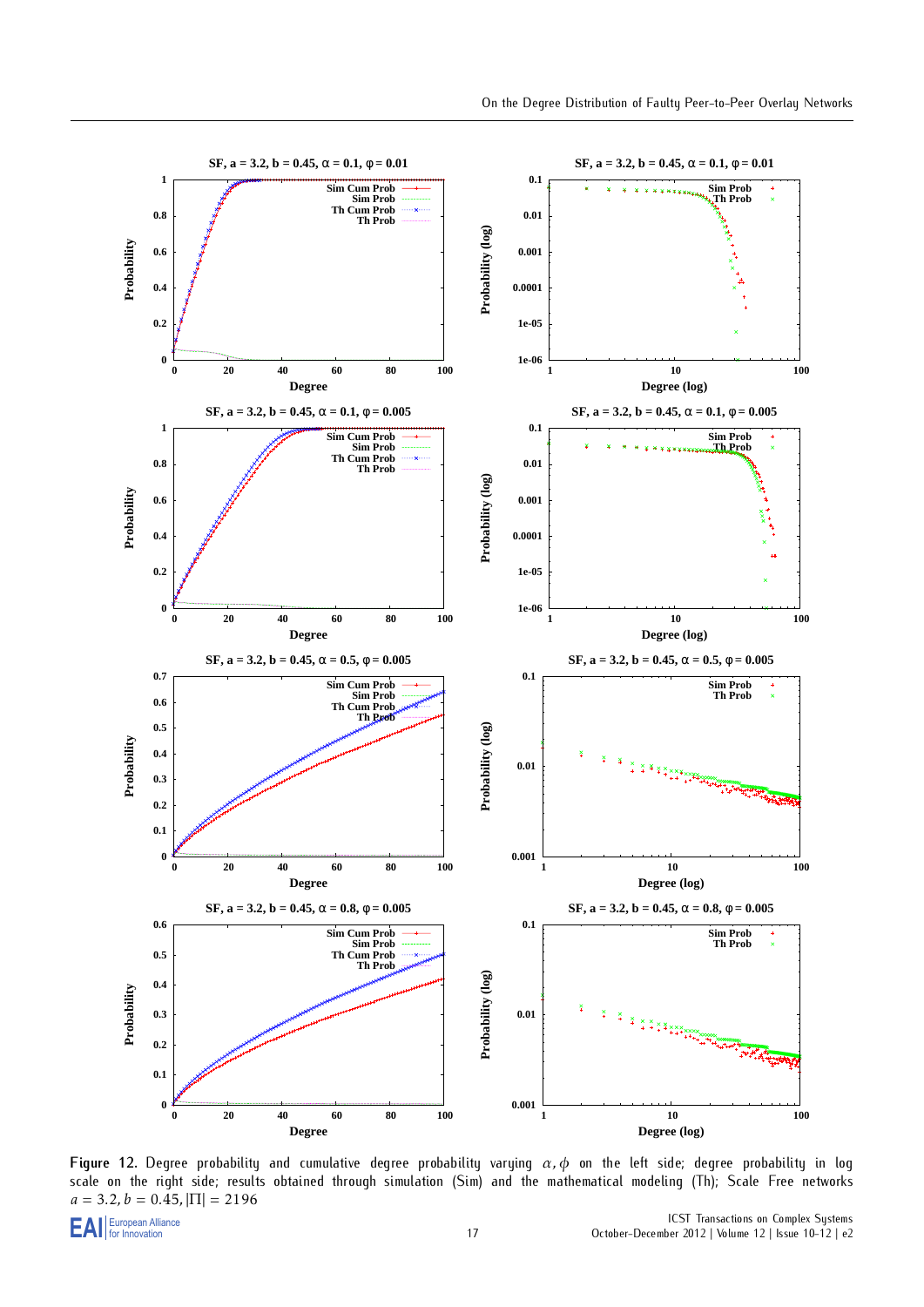<span id="page-17-7"></span>

**Figure 7.** Degree Distribution of some scale-free networks using the construction method proposed in [[29\]](#page-18-12)

the network grows with  $\phi$ . It is worth noting that, as discussed, in this case the desired topology of these networks is different from that considered for random graphs, being the former a desired topology following a power law distribution, while the latter follows a Poisson distribution. Our results show that, with these settings, the average number of first neighbours  $z_1$ is (slightly) lower in scale-free networks (even if the number of nodes in the considered network is a bit higher than the 1000 nodes of random graphs). The trend is however the same, i.e. the diameter grows with *ϕ*, since for higher values of the failure rate, the networks lose their scale-free properties, as shown in previous charts.

#### <span id="page-17-5"></span>**5. Conclusions**

This paper presented a mathematical model of selforganizing overlay networks in faulty P2P systems. A distributed protocol has been considered, where nodes try to maintain a desired degree, coping with node failures. An analysis of the protocol has been provided, and numerical results coming from the obtained mathematical tool have been compared with those obtained through simulation. Outcomes coming from the two different approaches are quite similar. Different types of network topologies have been considered, i.e. networks with nodes having the same desired degree, random graphs and scale-free networks.

Results demonstrate that in presence of a nonnegligible failure rate, peers need to maintain a high attachment rate to cope with node faults. Otherwise, in steady state they would not be able to maintain their desired degree. This factor is important also to control the topology of the evolving network. Hence, a final remark is that the mathematical tool provided in this paper can be exploited so that peers may dynamically adapt their attachment rate, based on the failure rate

<span id="page-17-8"></span>

**Figure 13.** Diameter and average number of first neighbours of scale-free networks, when varying *ϕ*, using Equation ([11](#page-5-1))

they are experiencing, taking into consideration the desired degree they have, so as the preserve the desired topology of the network.

The provided model can be extended in several ways. In this model, failure and attachment rates are uniform and do not depend on the characteristics of the nodes. Of course, a possibility is to replace  $\alpha$ ,  $\phi$  constants with functions that may depend on several factors like, for instance, the gap between the actual and the desired degree, the actual degree itself, etc. When applied to the attachment rate, these parameters would implement some form of preferential attachment. When applied to the failure rate, forms of targeted attacks may be modeled. Then, the random selection of novel neighbours could be replaced with mechanisms that employ only some form of local search, e.g. by limiting the peers' selection over 2 *nd*, or 3 *rd* neighbours. This would probably augment the network clustering.

#### **References**

- <span id="page-17-0"></span>[1] BARABÁSI, A.L., ALBERT, R. and JEONG, H. (2000) Scalefree characteristics of random networks: the topology of the world-wide web. *Physica A: Statistical Mechanics and its Applications* 281(1-4): 69–77.
- <span id="page-17-6"></span>[2] COHEN, R., HAVLIN, S. and BEN-AVRAHAM, D. (2003) Structural properties of scale-free networks. In *In Handbook of Graphs and Networks* (Wiley): 85–110.
- <span id="page-17-4"></span>[3] Newman, M.E.J., Strogatz, S.H. and Watts, D.J. (2001) Random graphs with arbitrary degree distributions and their applications. *Phys. Rev. E* 64: 026118.
- <span id="page-17-1"></span>[4] Newman, M.E.J. (2003) The structure and function of complex networks. *SIAM Review* 45: 167–256.
- <span id="page-17-2"></span>LILJEROS, F., EDLING, C., AMARAL, L., STANLEY, H. and Aberg, Y. (2001) The web of human sexual contacts. *Nature* 411: 907–907.
- <span id="page-17-3"></span>[6] Broder, A., Kumar, R., Maghoul, F., Raghavan, P., Rajagopalan, S., Stata, R., Tomkins, A. *et al.* (2000)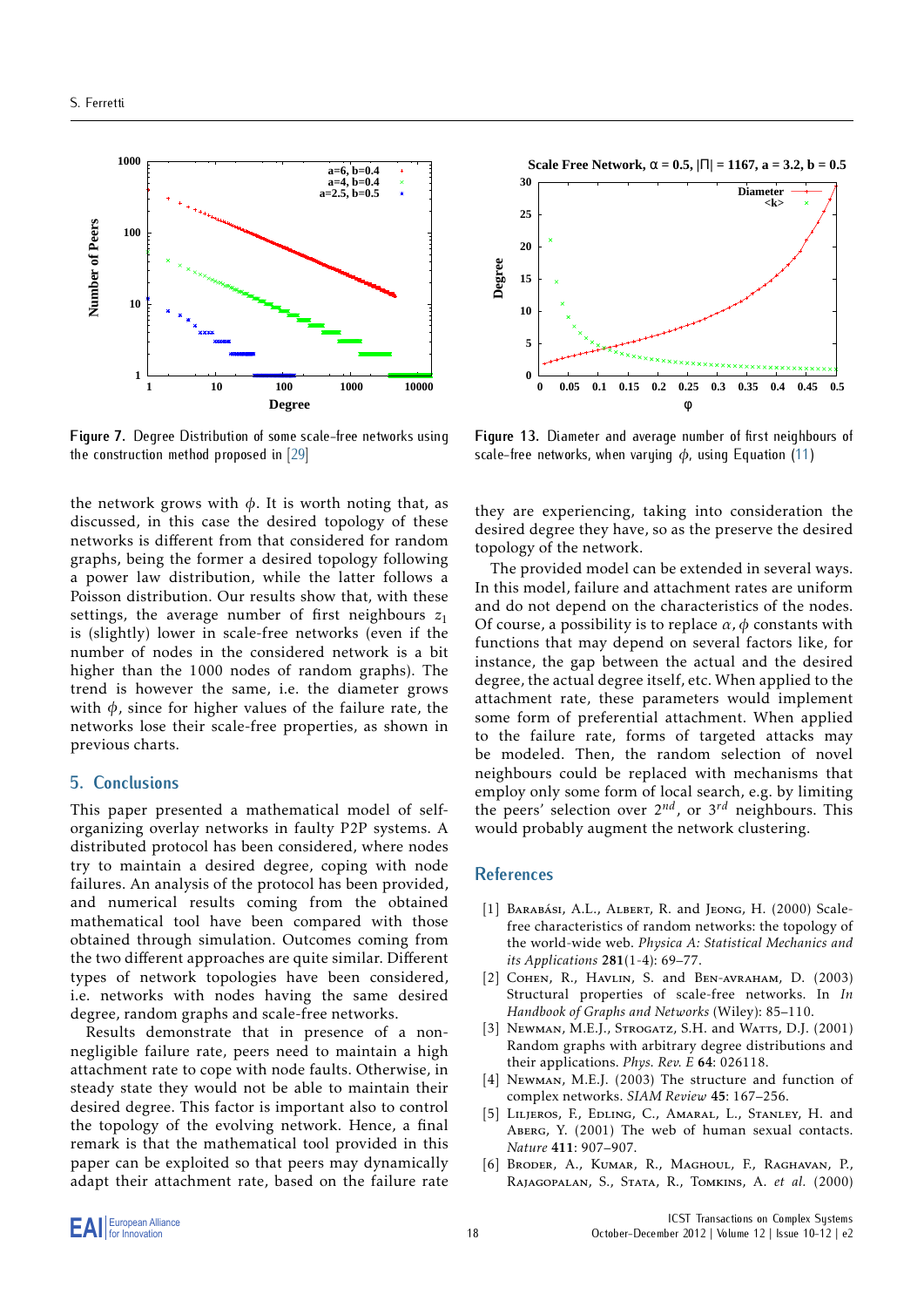Graph structure in the web. *Computer Networks* 33(1): 309–320.

- [7] Jeong, H., Mason, S., Barabási, A.L. and Oltvai, Z. (2001) Lethality and centrality in protein networks. *Nature* 411.
- <span id="page-18-21"></span>[8] Faloutsos, M., Faloutsos, P. and Faloutsos, C. (1999) On power-law relationships of the Internet topology. *SIGCOMM* : 251–262.
- [9] LATAPY, M. and MAGNIEN, C. (2008) Complex network measurements: Estimating the relevance of observed properties. In *INFOCOM 2008. 27th IEEE International Conference on Computer Communications, Joint Conference of the IEEE Computer and Communications Societies, 13-18 April 2008, Phoenix, AZ, USA* (IEEE): 1660–1668.
- <span id="page-18-0"></span>[10] Price, D.J. (1965) Networks of scientific papers. *Science* 149(3683): 510–515.
- <span id="page-18-1"></span>[11] ALBERT, R., JEONG, H. and BARABÁSI, A.L. (2000) Error and attack tolerance of complex networks. *Nature* 406: 378–382.
- <span id="page-18-6"></span>[12] Newman, M.E.J. (2003) *Random graphs as models of networks* (Wiley), 1st ed., 35–68.
- [13] COHEN, R., EREZ, K., BEN AVRAHAM, D. and HAVLIN, S. (2000) Resilience of the internet to random breakdowns. *Phys Rev Lett* 85(21): 4626–8.
- [14] LEONARD, D., RAI, V. and LOGUINOV, D. (2005) On lifetime-based node failure and stochastic resilience of decentralized peer-to-peer networks. In *SIGMETRICS '05: Proceedings of the 2005 ACM SIGMETRICS international conference on Measurement and modeling of computer systems* (New York, NY, USA: ACM): 26–37.
- <span id="page-18-2"></span>[15] Wu, J., ZHANG, Y., MAO, Z.M. and SHIN, K.G. (2007) Internet routing resilience to failures: analysis and implications. In *CoNEXT '07: Proceedings of the 2007 ACM CoNEXT conference* (New York, NY, USA: ACM): 1– 12.
- <span id="page-18-3"></span>[16] ANDROUTSELLIS-THEOTOKIS, S. and SPINELLIS, D. (2004) A survey of peer-to-peer content distribution technologies. *ACM Comput. Surv.* 36(4): 335–371.
- [17] CHU, Y., RAO, S.G. and ZHANG, H. A case for end system multicast. In *Proc. of SIGMETRICS'00*.
- <span id="page-18-5"></span>[18] Holzer, R. and DE MEER, H. (2008) On modeling of self-organizing systems. In *Autonomics '08: Proceedings of the 2nd International Conference on Autonomic Computing and Communication Systems* (ICST, Brussels, Belgium, Belgium: ICST): 1–6.
- [19] FERRETTI, S. (2010) On the degree distribution of opportunistic networks. In *Proceedings of MobiOpp 2010* (Washington, DC, USA: ACM).
- [20] IOANNIDIS, S. and MARBACH, P. (2008) On the design of hybrid peer-to-peer systems. In *SIGMETRICS '08: Proceedings of the 2008 ACM SIGMETRICS international conference on Measurement and modeling of computer systems* (New York, NY, USA: ACM): 157–168.
- [21] POMPILI, D., SCOGLIO, C. and LOPEZ, L. (2008) Multicast algorithms in service overlay networks. *Comput. Commun.* 31(3): 489–505.
- <span id="page-18-20"></span>[22] Wang, X., Zhang, Y., Li, X. and Loguinov, D. (2004) On zone-balancing of peer-to-peer networks: analysis of random node join. In *SIGMETRICS '04/Performance '04: Proceedings of the joint international conference on Measurement and modeling of computer systems* (New

York, NY, USA: ACM): 211–222.

- <span id="page-18-4"></span>[23] Zhang, X., Liu, J., Li, B. and Yum, Y.S.P. (2005) Coolstreaming/donet: a data-driven overlay network for peer-to-peer live media streaming. 3: 2102–2111 vol. 3.
- <span id="page-18-7"></span>[24] FERRETTI, S. and GHINI, V.  $(2009)$  A web 2.0, locationbased architecture for a seamless discovery of points of interests. In *AICT '09: Proceedings of the 2009 Fifth Advanced International Conference on Telecommunications* (Washington, DC, USA: IEEE): 226–231.
- <span id="page-18-8"></span>[25] GHINI, V., FERRETTI, S. and PANZIERI, F. (2010) Mobile games through the nets: a cross-layer architecture for seamless playing. In *Proceedings of the International Workshop on DIstributed SImulation - Online gaming (DISIO 2010) - ICST Conference on Simulation Tools and Techniques (SIMUTools 2010)* (ICST, Brussels, Belgium: ICST).
- <span id="page-18-9"></span>[26] KELASKAR, M., MATOSSIAN, V., MEHRA, P., PAUL, D. and Parashar, M. (2002) A study of discovery mechanisms for peer-to-peer applications. In *CCGRID '02: Proceedings of the 2nd IEEE/ACM International Symposium on Cluster Computing and the Grid* (Washington, DC, USA: IEEE Computer Society): 444.
- <span id="page-18-10"></span>[27] Rowstron, A.I.T. and Druschel, P. (2001) Pastry: Scalable, decentralized object location, and routing for large-scale peer-to-peer systems. In *Middleware '01: Proceedings of the IFIP/ACM International Conference on Distributed Systems Platforms Heidelberg* (London, UK: Springer-Verlag): 329–350.
- <span id="page-18-11"></span>[28] Iliofotou, M., Pappu, P., Faloutsos, M., Mitzenmacher, M., Singh, S. and Varghese, G. (2007) Network monitoring using traffic dispersion graphs (tdgs). In *Proceedings of the 7th ACM SIGCOMM Internet Measurement Conference* (New York, NY, USA: ACM): 315–320.
- <span id="page-18-12"></span>[29] AIELLO, W., CHUNG, F. and Lu, L. (2000) A random graph model for power law graphs. *Experimental Math* 10: 53– 66.
- <span id="page-18-13"></span>[30] D'Angelo, G. and Ferretti, S. (2009) Simulation of scale-free networks. In *Simutools '09: Proc. of the 2nd International Conference on Simulation Tools and Techniques* (ICST, Brussels, Belgium: ICST): 1–10.
- <span id="page-18-14"></span>[31] JAMAKOVIC, A. and UHLIG, S. (2007) On the relationship between the algebraic connectivity and graph's robustness to node and link failures. In *Next Generation Internet Networks, 3rd EuroNGI Conference on, Trondheim, Norway*.
- <span id="page-18-15"></span>[32] Fay, D., Haddadi, H., Uhlig, S., Kilmartin, L., Moore, A.W., Kunegis, J. and Iliofotou, M. (2011) Discriminating graphs through spectral projections. *Comput. Netw.* 55: 3458–3468.
- <span id="page-18-16"></span>[33] FLETCHER, G.H.L., SHETH, H.A. and Börner, K. (2005) Unstructured peer-to-peer networks : Topological properties and search performance (Springer, Berlin), 3601: 14–27.
- <span id="page-18-17"></span>[34] (2010), Gnu scientific ligrary (gsl). URL [http://www.](http://www.gnu.org/software/gsl/) [gnu.org/software/gsl/](http://www.gnu.org/software/gsl/).
- <span id="page-18-18"></span>[35] BENDER, E.A. and CANFIELD, E.R. (1978) The asymptotic number of labeled graphs with given degree sequences. *J. Comb. Theory, Ser. A* 24(3): 296–307.
- <span id="page-18-19"></span>[36] STEINER, M., EN-NAJJARY, T. and BIERSACK, E.W. (2009) Long term study of peer behavior in the kad dht.